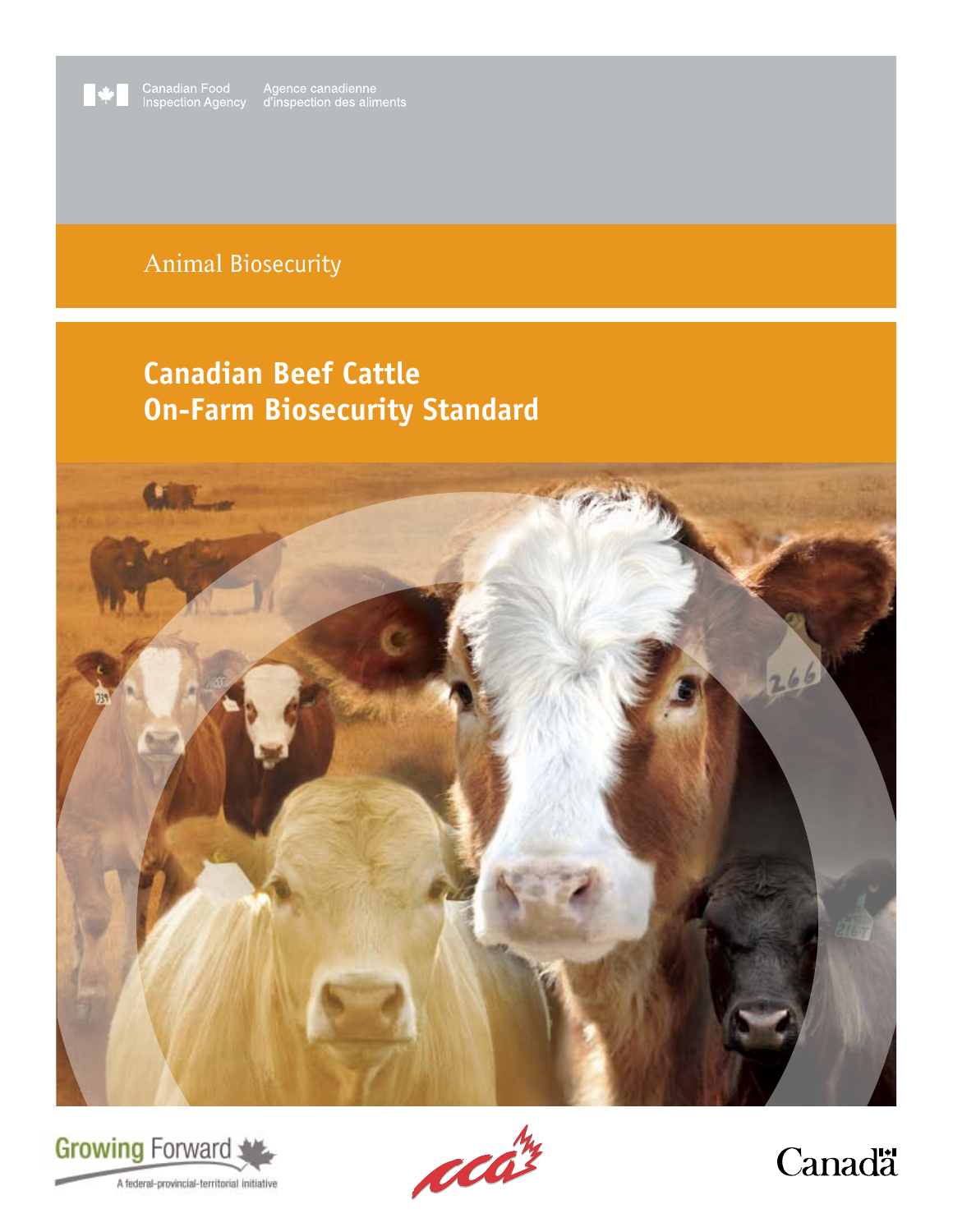© 2012 Her Majesty the Queen in Right of Canada (Canadian Food Inspection Agency), all rights reserved. Use without permission is prohibited.

CFIA P0830-12 Catalogue No: A104-105/2012 ISBN: 978-1-100-54429-8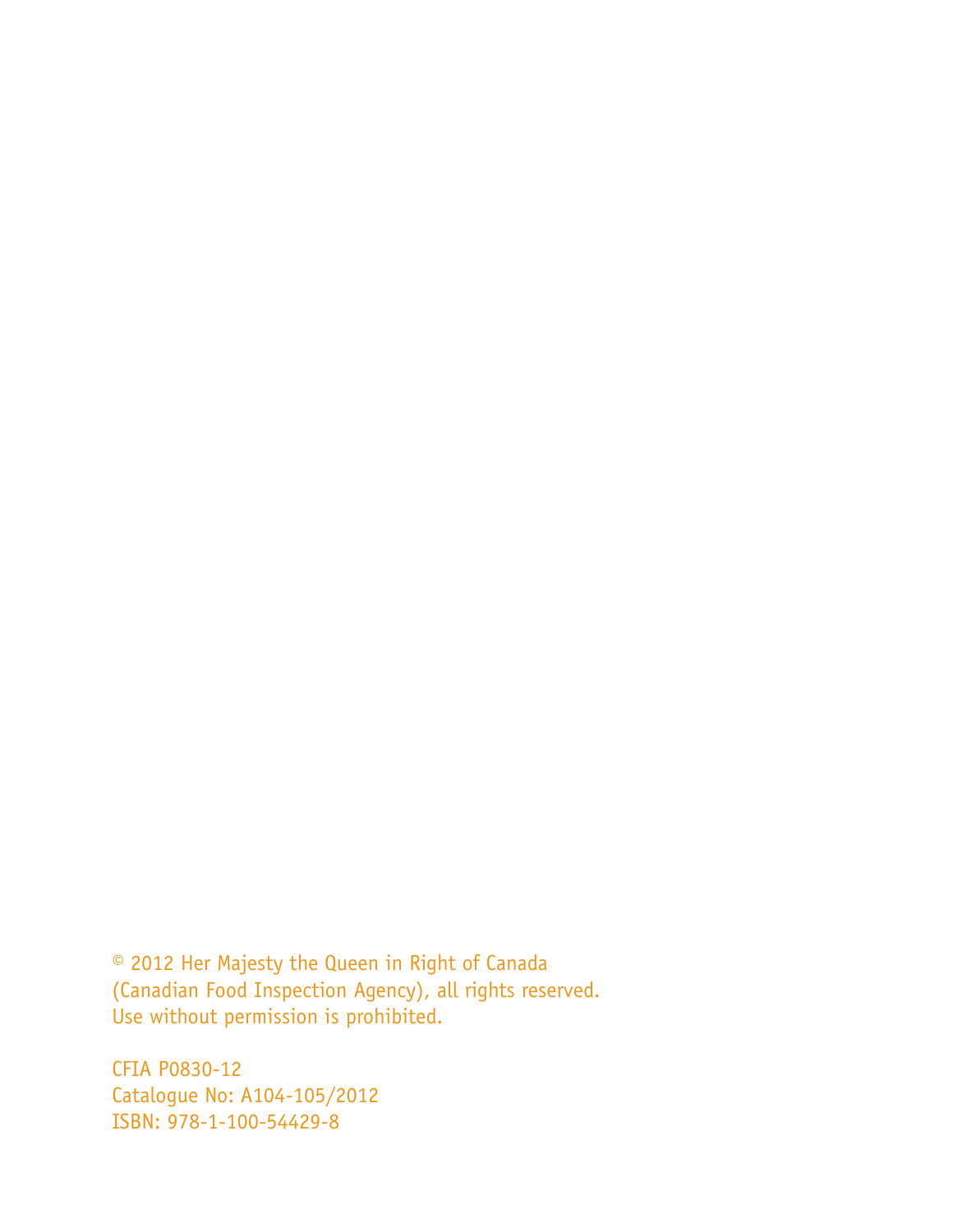

# **Table of Contents**

| Biosecurity, a National Standard and Canada's Beef Cattle Industry 4                                                                                           |
|----------------------------------------------------------------------------------------------------------------------------------------------------------------|
|                                                                                                                                                                |
|                                                                                                                                                                |
| Biosecurity and Its Importance to Individual Producers and to Canada's Beef Cattle Industry 5                                                                  |
|                                                                                                                                                                |
|                                                                                                                                                                |
|                                                                                                                                                                |
|                                                                                                                                                                |
|                                                                                                                                                                |
|                                                                                                                                                                |
|                                                                                                                                                                |
|                                                                                                                                                                |
| 1.1.1 Segregate and, When Warranted, Vaccinate, Test, and Otherwise Treat,                                                                                     |
| 1.1.2 Obtain and Share Information About Commingled Animals With Previous                                                                                      |
| and Future Owners                                                                                                                                              |
| 1.1.3 Minimize Contact With Animals of Other Species and From Other Operations<br>to the Extent Possible                                                       |
|                                                                                                                                                                |
| 1.2.1 Manage and Minimize Movements of, and Contacts With, High-Risk and                                                                                       |
| 1.2.2 Use or Request Clean Trucks for Movement of Highly Susceptible Animals 15                                                                                |
| Principle 2: Manage the Movement of People, Vehicles, Equipment, and Tools 16                                                                                  |
| 2.1 Apply Sanitation Practices That Are Relevant to Personnel, Visitors, Vehicles,                                                                             |
| Equipment, and Tools on Entry to, Within, and on Exit From,                                                                                                    |
|                                                                                                                                                                |
| 2.2 Minimize the Use of the Same Equipment for Both "Clean" and "Dirty" Tasks 17<br>2.3 Ensure Production Area Perimeters Are Sufficient to Contain Livestock, |
| With Access Points That Can Be Closed to Prevent Access by People,                                                                                             |
|                                                                                                                                                                |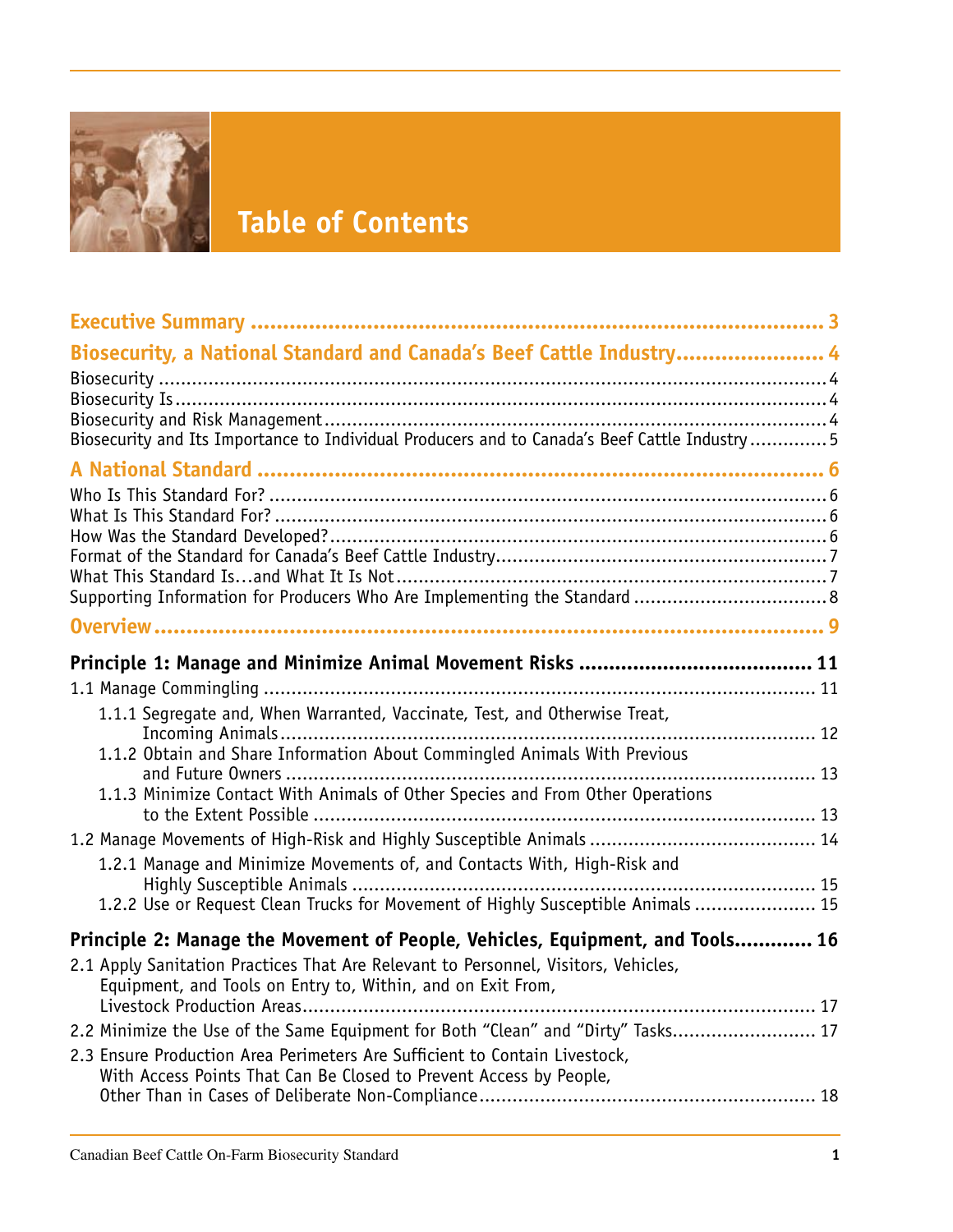| 2.4 Post Biosecurity Signs at Points of Access to Production Area and Farmyard 18                                                                               |  |
|-----------------------------------------------------------------------------------------------------------------------------------------------------------------|--|
| 2.5 Manage and Dispose of Deadstock and Manure to Minimize Contact With Live Animals 19                                                                         |  |
| 2.6 Minimize Pests to Reduce Exposure to Livestock to the Extent Practical  20                                                                                  |  |
| 2.7 Manage Livestock to Reduce Exposure to Wildlife to the Extent Practical 20                                                                                  |  |
|                                                                                                                                                                 |  |
|                                                                                                                                                                 |  |
|                                                                                                                                                                 |  |
| 3.2 Manage Herd Health According to a Documented Herd Health Plan, Prepared in                                                                                  |  |
|                                                                                                                                                                 |  |
| 3.3 Obtain Water, Feed, Medications, and Other Inputs From Safe and Reliable Sources,<br>and Manage or Maintain to Ensure Their Ongoing Safety and Efficacy  23 |  |
|                                                                                                                                                                 |  |
| 4.1 Ensure That Personnel Understand How and Why Biosecurity Is Applied on                                                                                      |  |
| 4.2 Develop, Document, and Maintain a Biosecurity Plan Specific to the                                                                                          |  |
| 4.3 Ensure That Personnel Know How to Respond to the Range of Animal                                                                                            |  |
| 4.4 Ensure That Personnel Know How to Respond to an Unusual Animal Health Situation  27                                                                         |  |
|                                                                                                                                                                 |  |
|                                                                                                                                                                 |  |
|                                                                                                                                                                 |  |
|                                                                                                                                                                 |  |
|                                                                                                                                                                 |  |
|                                                                                                                                                                 |  |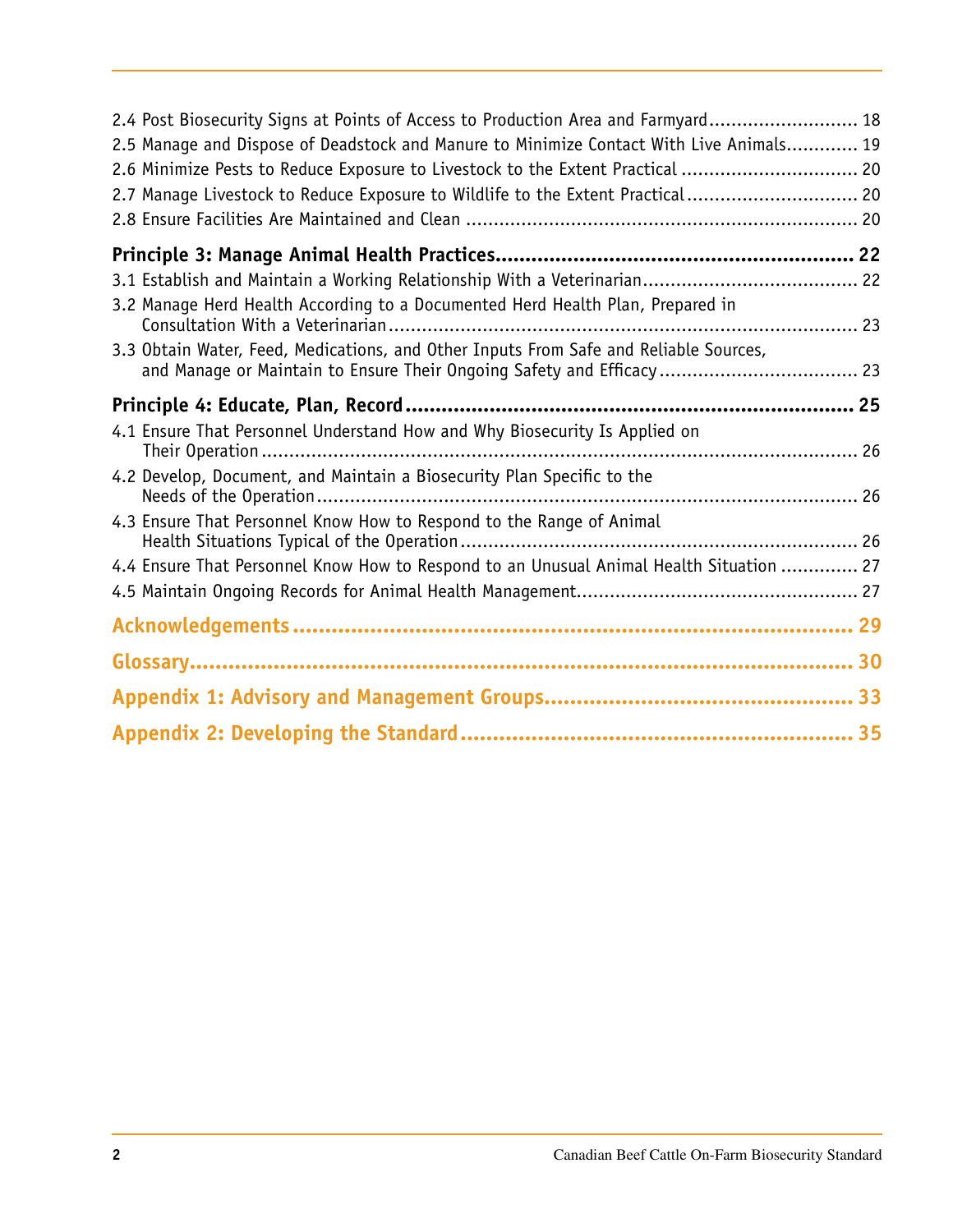

# **Executive Summary**

Canada's beef cattle producers recognize the need for sound on-farm biosecurity practices to manage disease risks in order to protect the health of their herd and operation and, by extension, the national herd and the industry.

The Canadian Beef Cattle On-Farm Biosecurity Standard provides practical and effective on farm biosecurity practices which can reduce the risk of disease, when properly applied and followed, and which are of a low cost to the producer to implement. Developed over two years, in consultation with beef cattle producers, industry and government, the Standard is designed specifically for the Canadian beef cattle industry and is applicable to farm-level operations of all types and sizes. Its focus is on practices and procedures that reduce the risk and impact of disease in cattle operations.

The Standard is built on four basic principles of on-farm risk reduction:

- **1. managing and minimizing animal movement risks;**
- **2. managing the movement of people, vehicles, equipment and tools;**
- **3. managing animal health practices; and**
- **4. the biosecurity knowledge and training of personnel on the operation's biosecurity plan.**

Each principle has target outcomes that can be achieved in a variety of ways through the Biosecurity Implementation Manual.

The general practices and guidelines of the Standard are voluntary. Adherence to the principles set forth in this Standard can control and reduce the risk and impacts of endemic diseases and of an emerging disease or foreign animal disease (FAD) in the Canadian herd. Managing risk is something beef cattle producers do every day. The Standard is a tool that provides broad guidelines for disease risk management that are practical and science-based, and specific to the beef cattle industry.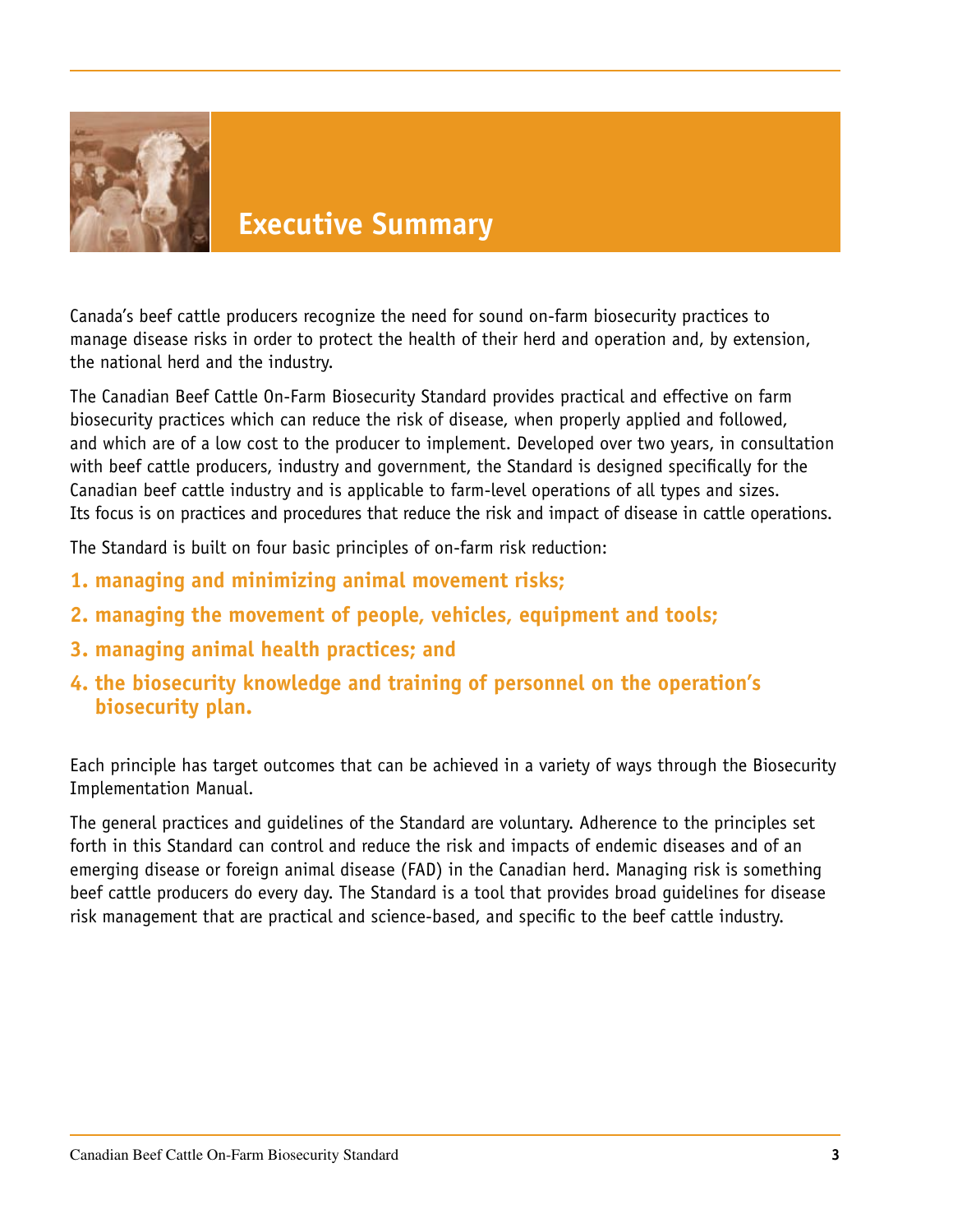

# **Biosecurity**

#### **Biosecurity Is…**

*Those practices that prevent or mitigate disease from entering, spreading*  within or being released from<sup>1</sup> operations that may contain livestock.

There are many definitions for biosecurity, several of which were considered in developing this Standard. The context of these definitions varies significantly. Some have application to the country as a whole, while others have an industry-wide application. The definition above has application to the on-farm context for which this Standard is intended, and was readily understood in consultations with producers.

A similarly broad definition of disease is also used throughout:

*The introduction, transmission, spread, and/or existence of a range of pests, pathogens and other disease causing agents, including toxins. The emphasis of this Standard is upon infectious disease.*

The relatively general nature of the definitions for biosecurity (the practices) and disease (the risk being managed) has led to a Standard based upon principles or guidelines and target outcomes that has broad farm-level application.

## **Biosecurity and Risk Management**

Biosecurity is a form of risk management. The risk in this case is disease and its potential impact on a specific herd or the industry at large. The Standard comprises the management practices used to manage that risk.

The Standard sets out the general guidelines and practices by which producers can manage disease risks in Canada's beef cattle industry. The guidelines and practices were developed collaboratively by industry and government, considering the different types and sizes of operations across the country. In this context, biosecurity is the management of disease risks or disease risk management.

<sup>1</sup> Jordan L. Points of View, January 2010, Volume 4, Issue 1. Canadian Sheep Federation.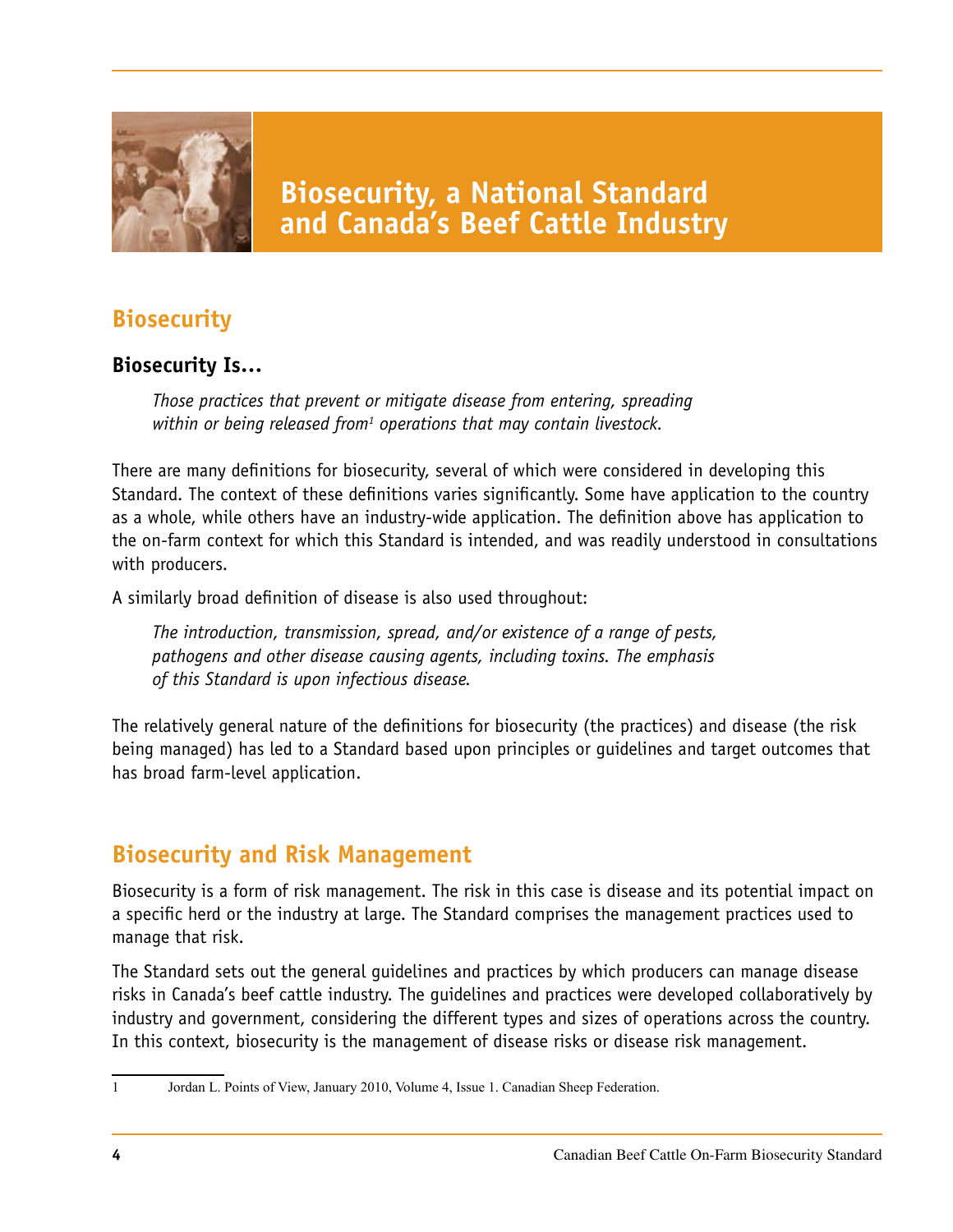#### **Biosecurity and Its Importance to Individual Producers and to Canada's Beef Cattle Industry**

Biosecurity is an important tool that producers can and do use to manage disease in the Canadian beef cattle industry. Diseases such as infectious bovine rhinotracheitis (IBR), bovine viral diarrhea (BVD), *Mycobacterium avium paratuberculosis* (Johne's disease) and neonatal calf diarrhea (scours) are all too familiar to producers throughout the industry and, in many cases, are endemic throughout most of North America. Although these diseases may be eradicated from a particular herd, there is an ongoing risk of re-occurrence that can be managed through biosecurity.

These diseases, along with others, come at a cost to producers, whether measured in terms of dollars and cents, lowered productivity, or animals lost. It is estimated that respiratory disease accounts for 16% of calf loss.<sup>2</sup> Other estimates suggest that the diarrhea in neonatal calves results in 5% of all calf losses – a figure that increases to 25% when older calves are included.3 When multiplying these losses and their related costs across the more than 80,000 operations that raise beef cattle in Canada, it is clear that reducing the impacts of such diseases may result in significant savings to the industry as a whole.

The same principles that enable producers to better manage the risks of endemic disease within their operations may have a cumulative effect if applied across the industry, and thus facilitate the reduction of diseases that are considered endemic.

Applied across the industry, these principles will also reduce the risk of an emerging disease or a foreign animal disease (FAD), namely, foot-and-mouth disease (FMD). An outbreak, particularly one such as FMD, could have devastating impacts on individual operations and on the industry as a whole. It is estimated that the economic impacts of an FMD outbreak in Canada could be reduced from \$48 billion to \$23 billion, and possibly to \$6.6 billion, by the presence of moderately effective, or even highly effective, policies that address zoning, identification and traceability, and biosecurity.<sup>4</sup>

Although the severity and impact of endemic, emerging, and FAD outbreaks may differ, they are all caused by diseases which themselves are caused by organisms. Managing the outbreak, therefore, requires management of the organism. Just as these principles can control and reduce the impacts of endemic diseases, so, too, can they control and reduce the impacts of a FAD or an emerging disease.

<sup>2</sup>  Callan R, Garry F. Biosecurity and bovine respiratory disease. *Veterinary Clinics of North America: Food Animal Practice* 2002;18:57-77.

<sup>3</sup>  Barrington G, Gay J, Evermann J. Biosecurity for neonatal gastrointestinal diseases. *Veterinary Clinics of North America: Food Animal Practice* 2002;18:7-34.

<sup>4</sup> Potential Economic Impacts of a Foot and Mouth Disease Outbreak. Serecon Management Consultants; 2010.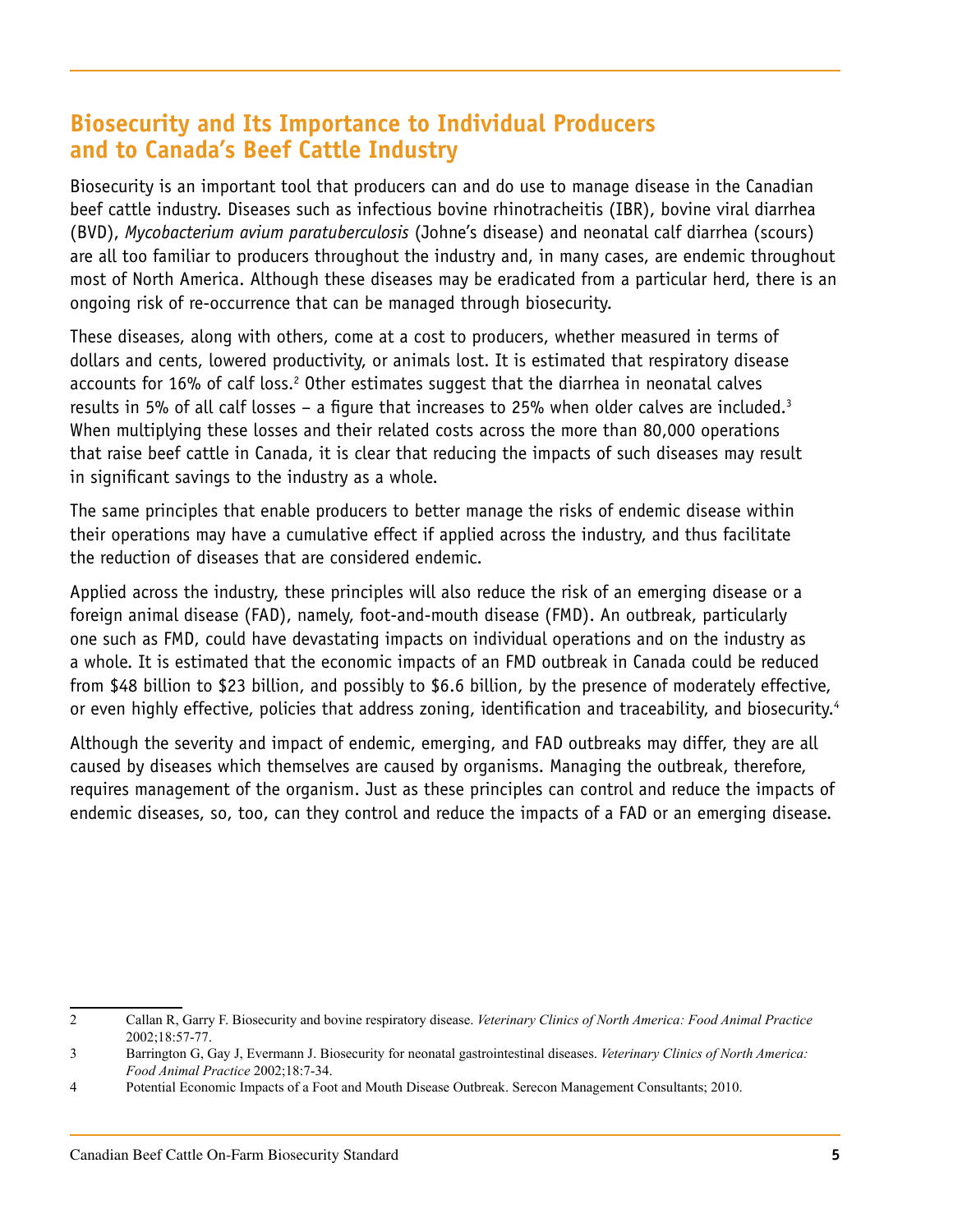

## **Who Is This Standard For?**

This Standard is for producers and for those who own, manage, or work with beef cattle in Canada.

It is designed for on-farm application in farm-level operations of all types and sizes, and from all regions across Canada. Awareness of the Standard enables individuals within other types of operations in the beef cattle industry to conduct their business in a manner that supports the beef industry's interests in reducing disease.

#### **What Is This Standard For?**

This Standard will assist producers and others in the on-farm application of biosecurity on operations of various types and sizes and in all regions of Canada's beef cattle industry. The Standard sets out guidelines through the four basic principles of biosecurity for Canada's beef cattle industry and the target outcomes by which each may be achieved. Applying the principles and achieving the target outcomes of the Standard is intended to reduce the prevalence of existing and endemic diseases in a cost-effective manner and, in doing so, prevent the introduction of new and possible FADs in beef cattle operations across Canada.

The Standard will also be available for consideration by trade and industry officials in other countries seeking to evaluate biosecurity in Canada. In this context, it will be considered together with the range of other biosecurity tools used or being developed in Canada (e.g. border controls, surveillance, and disease control actions), as well as standards for other Canadian commodities, such as poultry, swine, dairy, grains, oilseeds, and potatoes.

#### **How Was the Standard Developed?**

The Standard was developed with the help and support of producers, subject matter experts, advisory groups, and leaders in industry and government.

A number of tools and techniques were used during the Standard's development. Listed in greater detail in Schedule 2, these include the following:

• review of cost-benefit considerations of various biosecurity practices and protocols;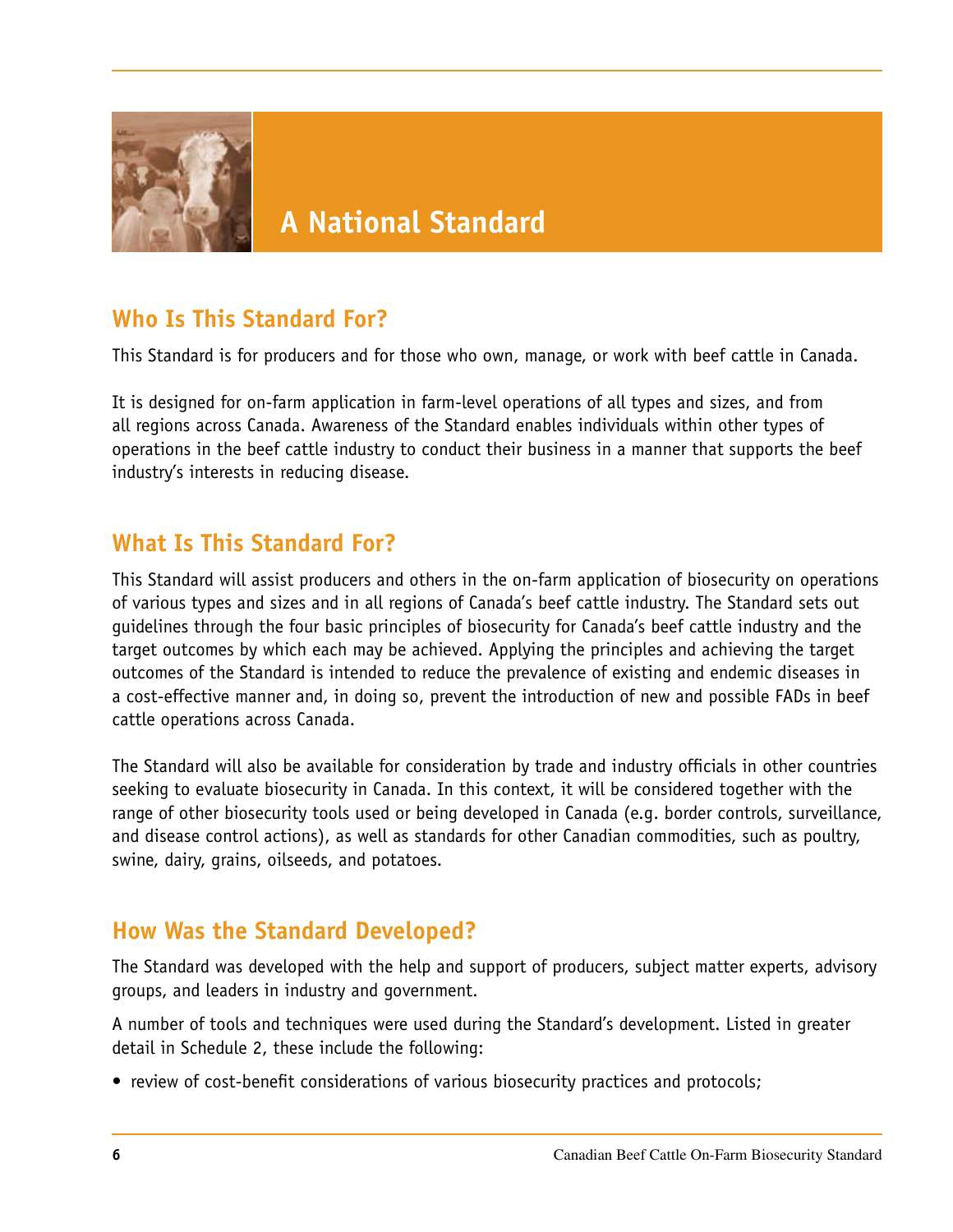- gap analysis relative to existing programming;
- literature review and identification of cited biosecurity practices;
- consultation of producers' current biosecurity practices in Canada's beef industry, using a representative sample of the population of producers in Canada; and
- consultation on a draft Standard, with a cross-section of stakeholder representatives and others engaged in the beef cattle industry.

## **Format of the Standard for Canada's Beef Cattle Industry**

The Standard consists of four principles, in turn supported by a total of 21 target outcomes. These are outcome-based guidelines, and thus indicate the objective or goal, while enabling producers to reach it by using the means most suited to the operation.

Each principle is supported by several paragraphs that indicate the following:

- **• What** is meant or implied by the principle.
- **• Why** the principle is important. A brief explanation is provided, indicating why this particular principle is important to producers and/or the industry at large.
- **• Target outcomes** that describe how the principle may be maintained, each of which is supported by additional information.

## **What This Standard Is… and What It Is Not**

| <b>The Standard Is</b>                                                                                                                                          | <b>The Standard Is Not</b>                                                                                                     |
|-----------------------------------------------------------------------------------------------------------------------------------------------------------------|--------------------------------------------------------------------------------------------------------------------------------|
| Voluntary                                                                                                                                                       | Mandatory                                                                                                                      |
| Broad, risk management quidelines, addressing<br>disease in the broad context, warranting<br>thought and consideration in most beef<br>operations across Canada | A list of "must dos," designed for a specific<br>disease, to be achieved regardless of regional<br>and operational differences |
| Based upon principles, each of which can be<br>achieved in a variety of ways                                                                                    | A prescriptive set of practices                                                                                                |
| Specific to beef cattle and biosecurity practices<br>current to the Canadian industry                                                                           | Taken from one sector or another country, and<br>re-designed for this application                                              |
| Practical and science-based, developed with<br>consideration for disease transmission across<br>the range of beef cattle production systems                     | Idealistic, developed without consideration for<br>the feasibility of implementation                                           |
| Cost-effective, focusing upon practices and<br>procedures that have an impact on disease                                                                        | Costly in terms of new equipment or infrastructure<br>or requiring significantly different ways of<br>doing business           |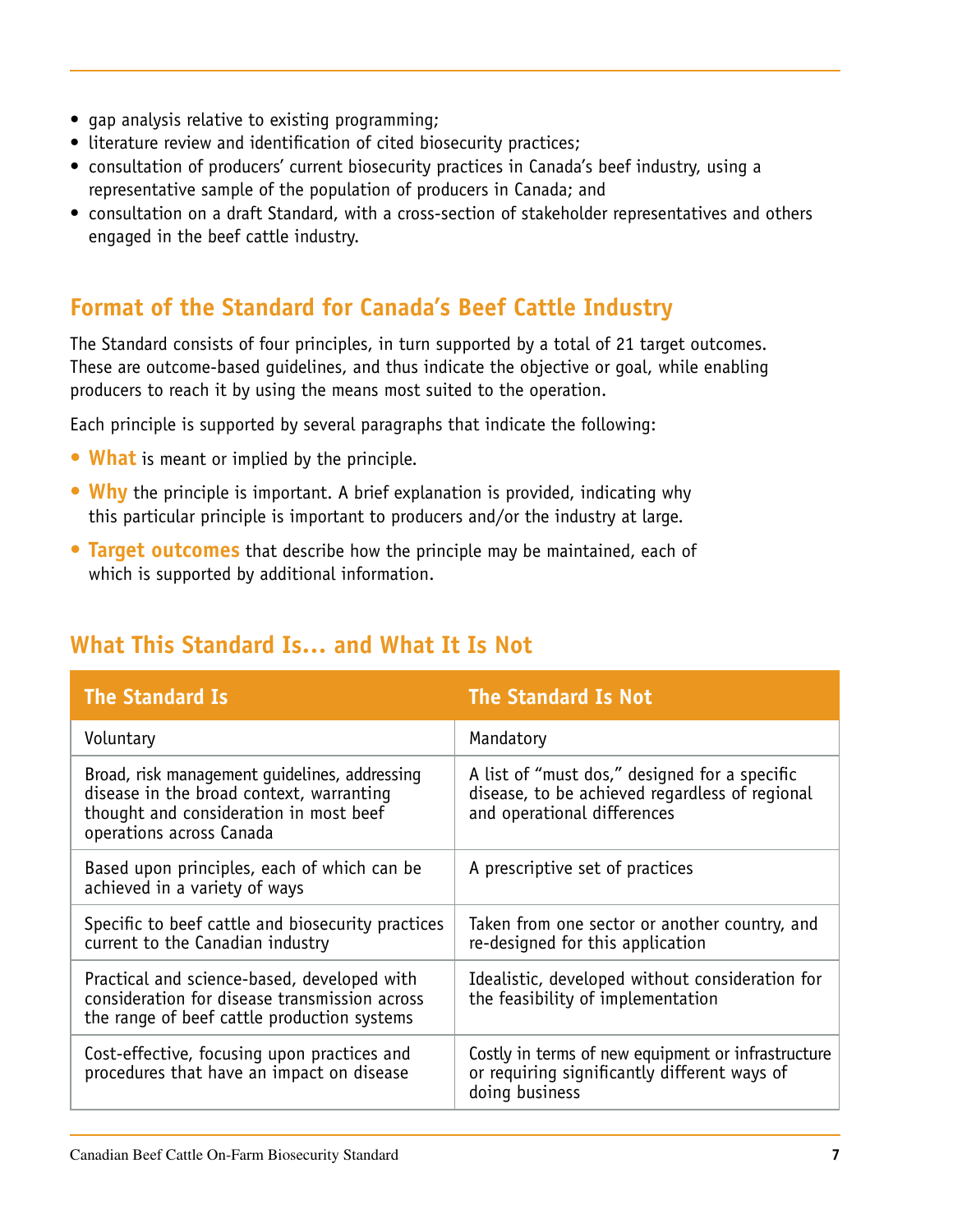# **Supporting Information for Producers Who Are Implementing the Standard**

A brief Overview is provided within the Standard.

A Biosecurity Implementation Manual that is specific to the Standard and to the beef cattle industry will be available as a separate document. The Biosecurity Implementation Manual sets out additional information on how to apply the principles and target outcomes of the Standard, the additional benefits of applying the Standard, and where to find additional information.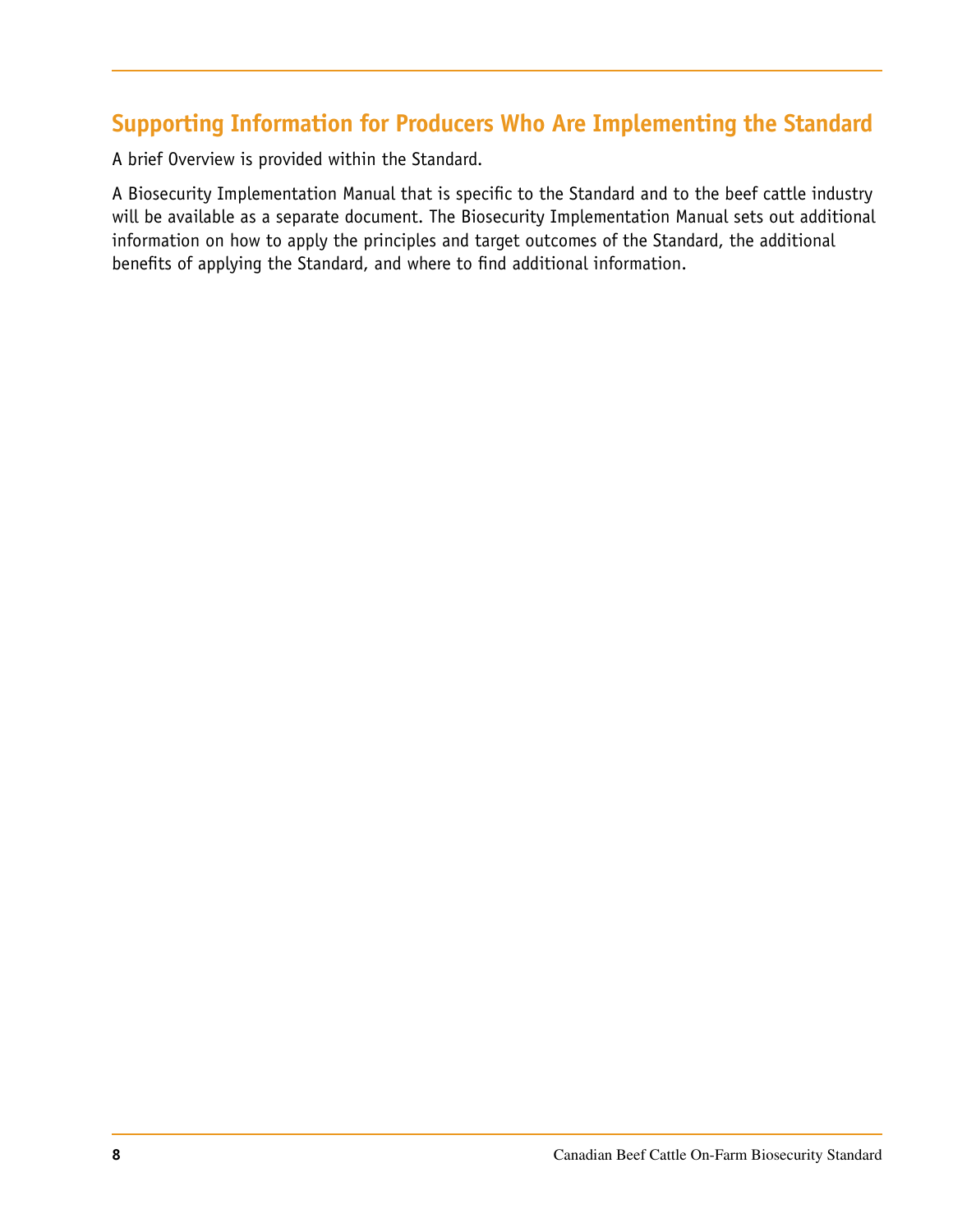

**Overview**

#### **The Canadian Beef Cattle On-Farm Biosecurity Standard comprises four principles:**

## **Principle 1: Manage and Minimize Animal Movement Risks**

- 1.1 Commingling
	- 1.1.1 Segregate and, when warranted, vaccinate, test, and otherwise treat, incoming animals
	- 1.1.2 Obtain and share information about commingled animals with previous and future owners
	- 1.1.3 Minimize contact with animals of other species and from other operations to the extent possible
- 1.2 Manage movements of high-risk and highly susceptible animals
	- 1.2.1 Manage and minimize movements of, and contacts with, high-risk and highly susceptible animals
	- 1.2.2 Use or request clean trucks for movement of highly susceptible animals

## **Principle 2: Manage the Movement of People, Vehicles, Equipment, and Tools**

- 2.1 Apply sanitation practices that are relevant to personnel, visitors, vehicles, equipment, and tools on entry to, within, and on exit from production areas
- 2.2 Minimize the use of the same equipment for both "clean" and "dirty" tasks
- 2.3 Ensure production area perimeters are sufficient to contain livestock, with access points that can be closed to prevent access by people, other than deliberate non-compliance
- 2.4 Post biosecurity signs at access points to production area and farmyard
- 2.5 Manage and dispose of deadstock and manure to minimize contact with live animals
- 2.6 Minimize pests to reduce exposure to livestock to the extent practical
- 2.7 Manage livestock to reduce exposure to wildlife to the extent practical
- 2.8 Ensure facilities are maintained and clean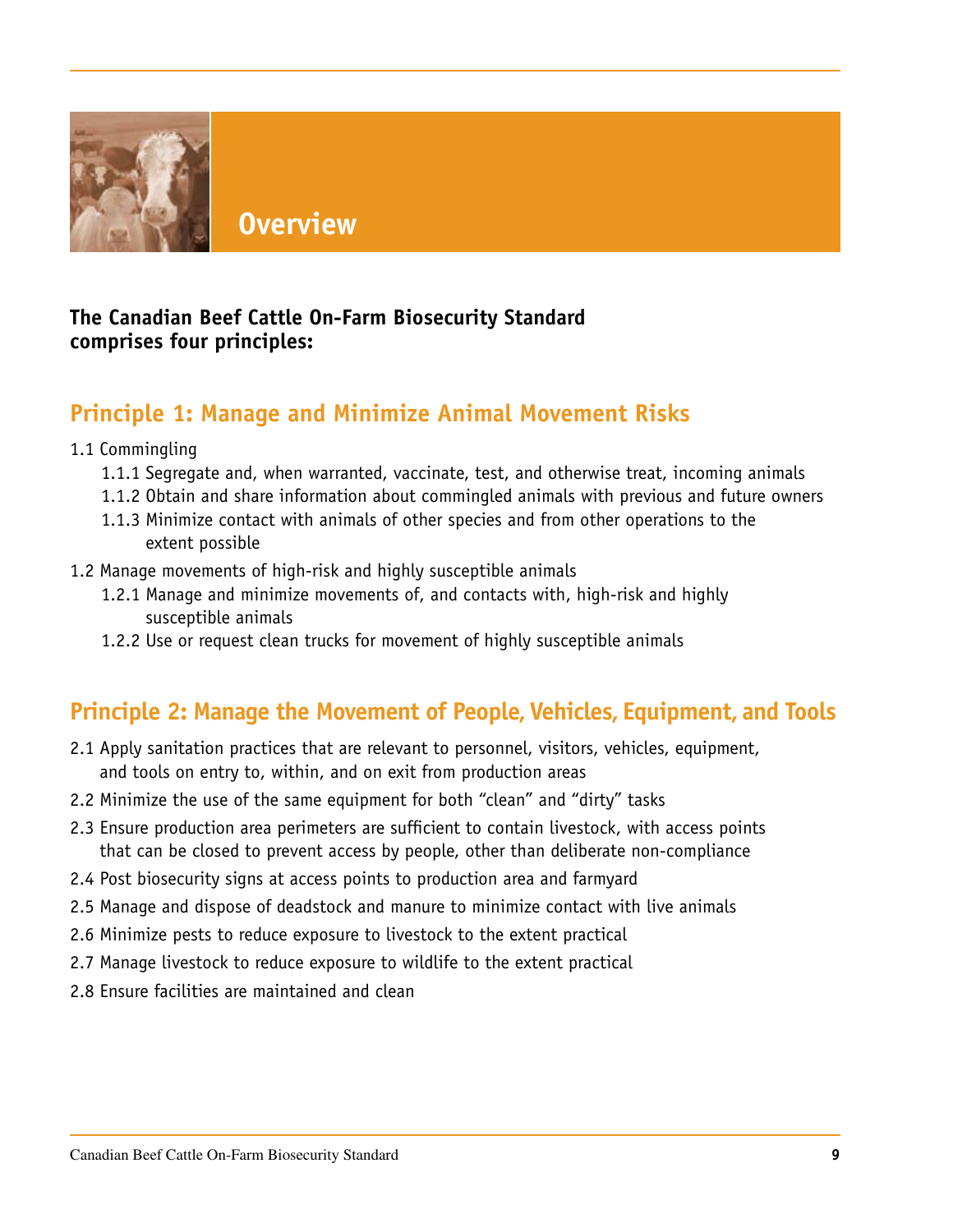#### **Principle 3: Manage Animal Health Practices**

- 3.1 Establish and maintain a working relationship with a veterinarian
- 3.2 Manage herd health according to a documented Herd Health Plan (HHP), prepared in consultation with a veterinarian
- 3.3 Obtain water, feed, medications, and other inputs from safe and reliable sources, and manage or store these resources to ensure their ongoing safety and efficacy

#### **Principle 4: Educate, Plan, Record**

- 4.1 Ensure that personnel understand how and why biosecurity is applied on their operation
- 4.2 Develop, document, and maintain a biosecurity plan that is specific to the needs of the operation
- 4.3 Ensure that personnel know how to respond to the range of animal health situations typical to the operation
- 4.4 Ensure that personnel know how to respond to an unusual animal health situation
- 4.5 Maintain ongoing records for animal health management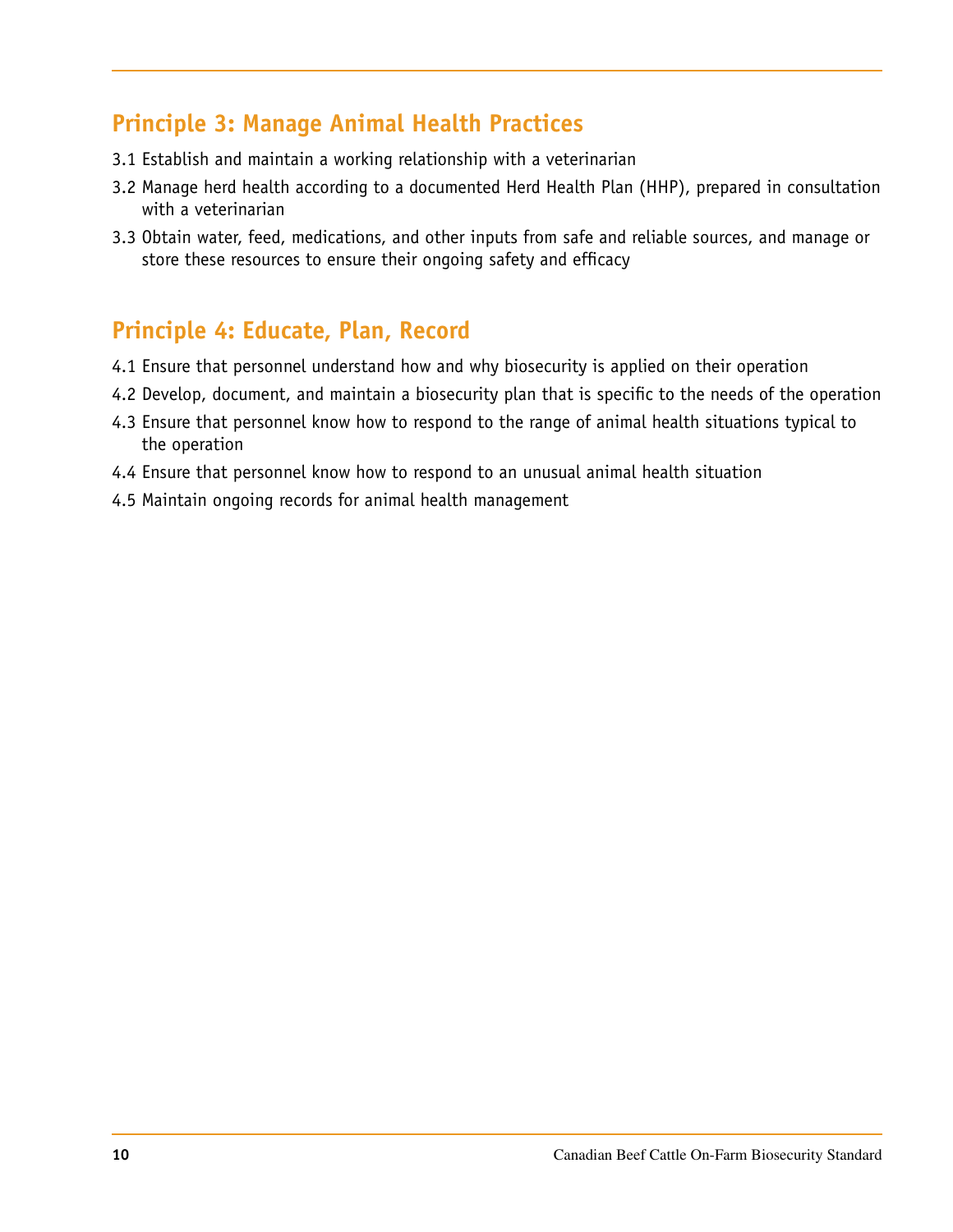

# **Manage and Minimize Animal 1 Movement Risks**

# **1.1 Manage Commingling**

**What is commingling?** Commingling occurs when cattle from one operation mix or come into contact with cattle from another operation. This can take place when animals are put on Crown range or in community pastures, are acquired at auction or are "shown."

These forms of commingling are quite common in Canada's beef cattle industry, and most producers are familiar with them.

**Why is commingling an important biosecurity risk?** Commingling represents a significant disease risk for a number of reasons:

- When animals from different operations are mixed together, cattle may be exposed to diseases present in other animals.
- Often, there is little awareness or control of the management practices applied to animals from the other operations.
- The management practices and disease risks can vary significantly between the operations that are commingling cattle.
- The disease status of animals can be difficult to ascertain, as animals can be infected without showing signs of disease.

There is a real and significant opportunity for disease transmission from one group of cattle to another. In short, all efforts to manage disease on one operation can be jeopardized and quite possibly nullified when animals commingle.

Certain commingling practices are integral to many operations in Canada's beef cattle industry, and it is unrealistic to suggest that producers stop these practices or that it would be to their benefit. Producers, however, should recognize and manage the risks that accompany these practices.

For instance, commingling is integral to most feedlot operations, wherein a number of welldocumented animal health practices have been developed and have evolved specifically to manage the resulting risks.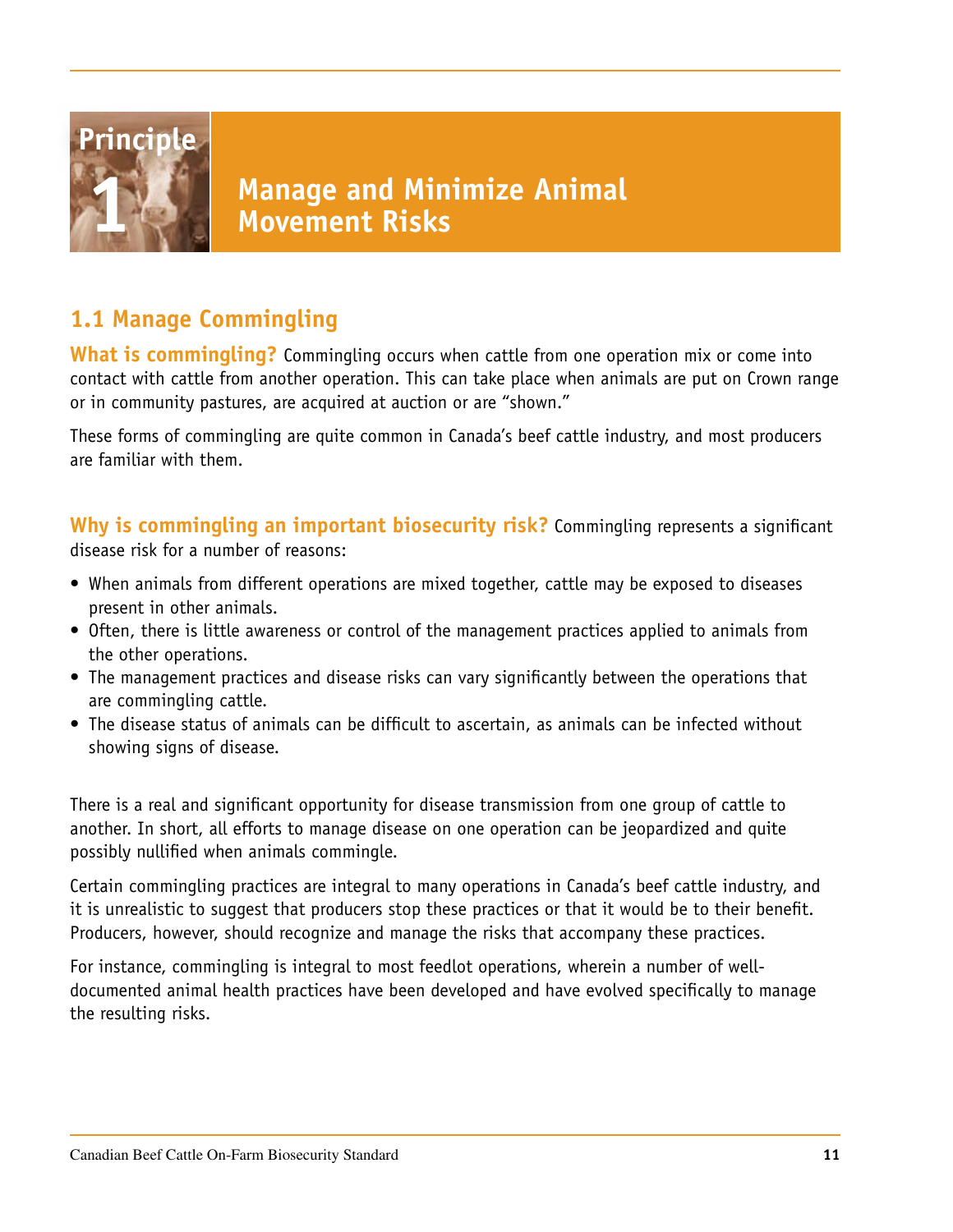Commingling is also integral to many cow-calf operations, whether they be ranging or pasturing of cattle, auctions or shows, or other production channels. It is important for producers who use or are associated with these production channels to recognize the disease risks and to manage those risks by applying appropriate biosecurity practices. Such practices include discussing the disease and the vaccination, treatment, and history of animals that commingle.

**Target outcomes to minimize the risk of commingling** – The following outcomes are necessary to manage or minimize the disease risks associated with commingling.

#### **1.1.1 Segregate and, When Warranted, Vaccinate, Test, and Otherwise Treat, Incoming Animals**

Segregating incoming animals, or holding them separate from the main herd for a period of time, enables monitoring for the presence of disease and lessens the risk that any disease they might carry would be introduced into the herd.

Segregation also provides the opportunity to monitor the health status of the herd from which incoming animals were sourced. If disease occurs in the source herd during this period, employ additional biosecurity measures.

Several factors are critical to effective segregation:

- **• separation** the use of physical, spatial (distance), and/or procedural barriers to prevent direct or indirect contact between the new animals and the herd into which they are being introduced (e.g. barn walls, pens isolated from one another); dedicated equipment used only for segregated animals or cleaning, and in some cases, disinfecting equipment, particularly veterinary equipment, and tools that are used for segregated animals prior to use with other animals; controlling movement of personnel and farm traffic (e.g. treating healthy animals before segregated animals, or with different personnel);
- **• monitoring** regular observation of the incoming animals to determine whether it is necessary to address additional health risks before they are introduced to the herd (e.g. morning and evening pen checks); and
- **• time** observing a period long enough to ensure that the likely health risks will become known (e.g. two weeks is long enough for most common bovine diseases to become apparent if they are present).

Segregate incoming animals for two weeks, during which time they will be monitored twice daily while held in facilities where they have no direct or indirect contact with the herd to which they are being introduced. This time period also allows incoming animals to acclimate and become accustomed to their environment within the new operation.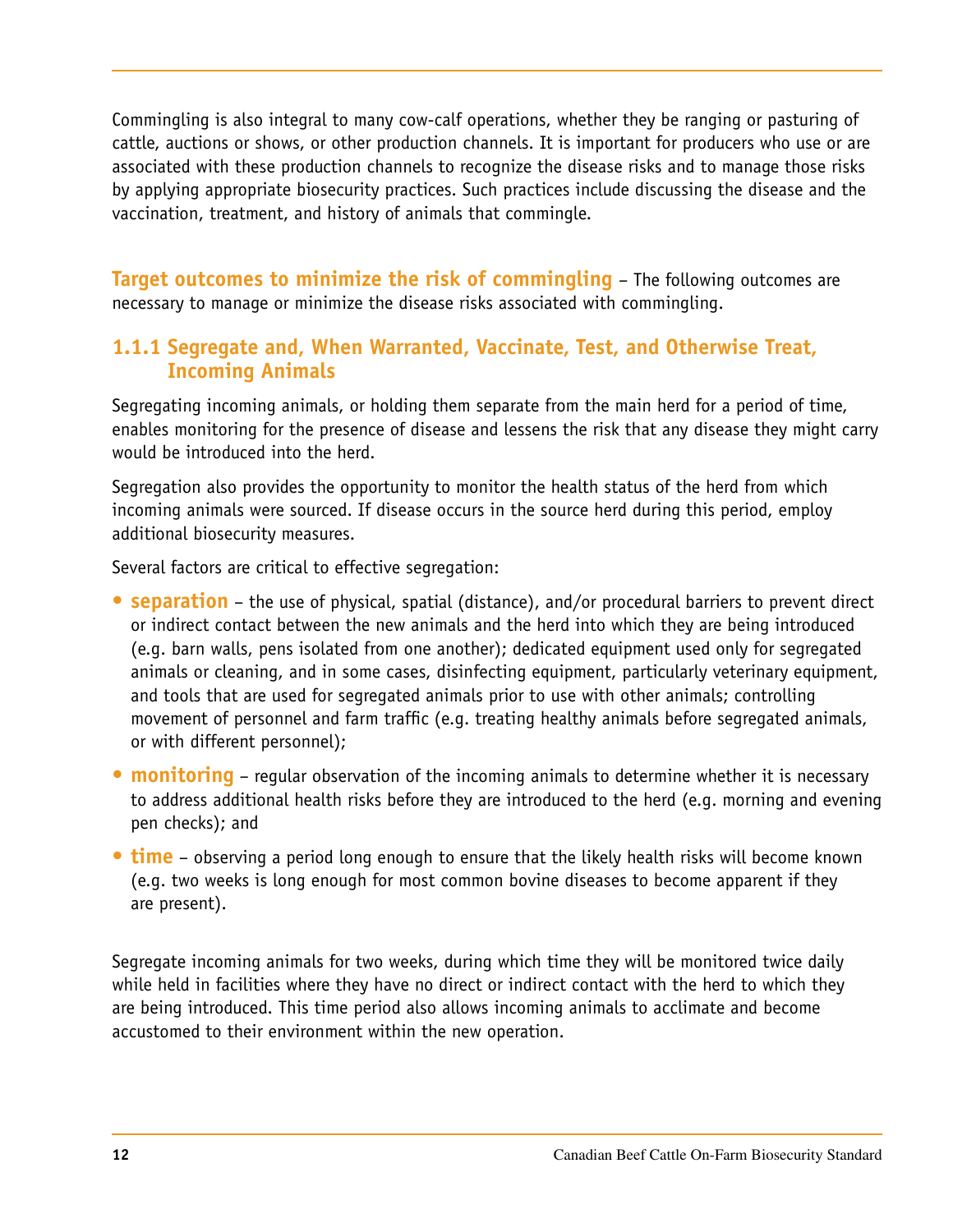Vaccinate incoming animals for disease risks that are relevant within the new herd and environment. Test and treat for those disease risks that are relevant to the herd and the environment from which they originated and to which they may have been exposed. Preferably, these actions would be taken prior to arrival, although they may also occur during segregation.

Segregate, vaccinate, test, and otherwise treat animals returning to the herd following a temporary removal for range, show, backgrounding, or other reasons prior to re-introduction into the herd.

#### **1.1.2 Obtain and Share Information About Commingled Animals With Previous and Future Owners**

Knowing the disease status and the animal health regime of commingled animals enables future owners or managers to identify any potential disease risks and to plan for and manage those risks.

Before animals are introduced to or removed from a commingling situation, producers may request the following information from other producers who are involved:

- What disease risks were the other animals exposed to?
- What vaccination or testing regime was applied?

If that information is not readily available, employ additional biosecurity measures (e.g. segregation) before animals are reintroduced into the herd. Alternatively, information may be provided which indicates disease risks exist that differ from those being managed. In either case, the producer who is aware of the disease risk before other animals are exposed can take the appropriate steps to manage it.

#### **1.1.3 Minimize Contact With Animals of Other Species and From Other Operations to the Extent Possible**

Animals of other species, whether from the same or a different operation, may present disease risks that are not being managed within the beef cattle herd in question. The same is true for cattle from other operations.

Further, a disease that is latent or not expressed in another species could be expressed with significant and negative impact in cattle.

Minimizing direct and indirect contact, where practical, with animals from another operation, or from other species, helps prevent the introduction of diseases that are not being managed on farm.

In those situations where it is impossible or impractical to avoid these types of interactions, producers can take steps to manage the risk (e.g. enhanced monitoring, vaccination).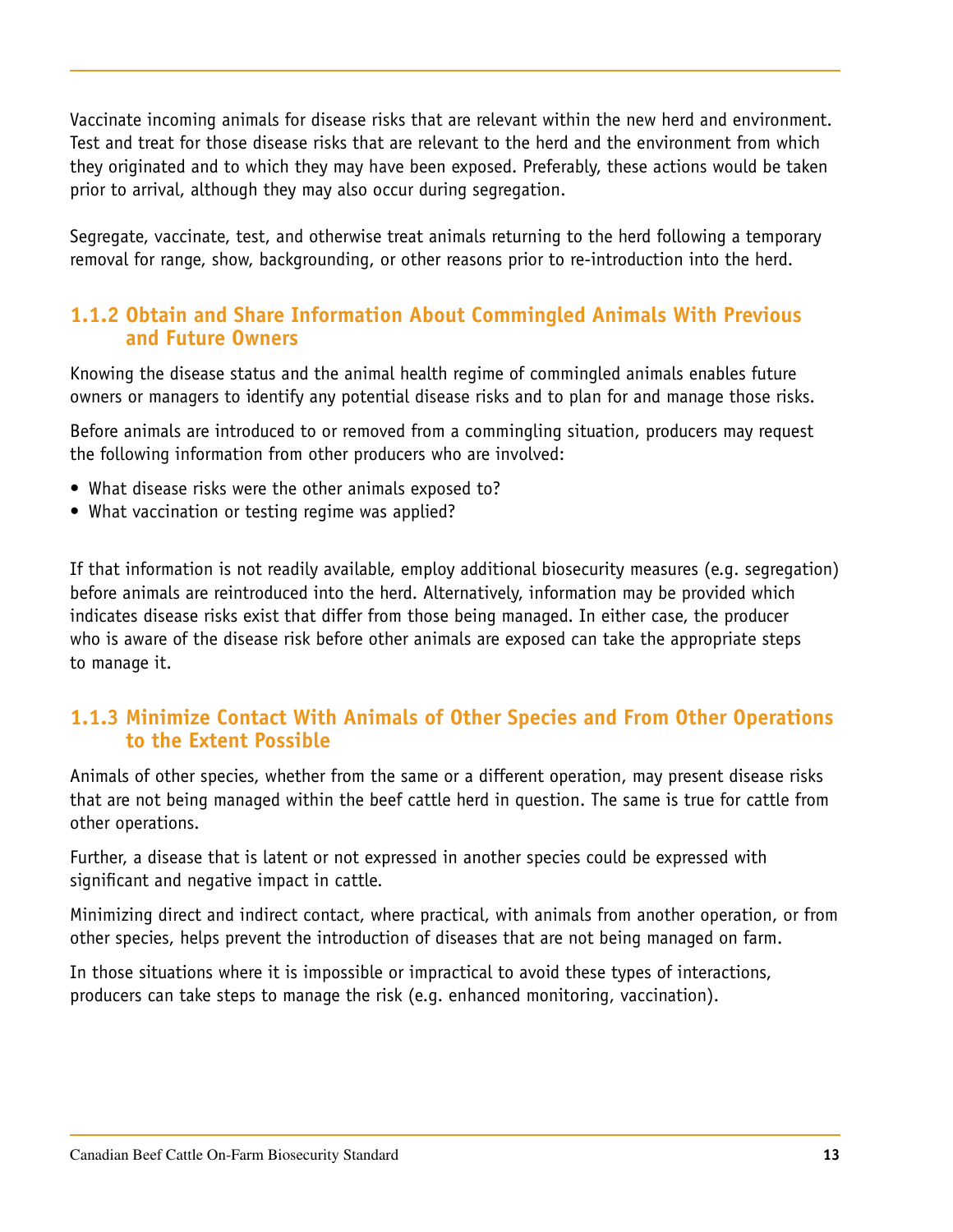# **1.2 Manage Movements of High-Risk and Highly Susceptible Animals**

**What are high-risk and highly susceptible animals?** While many animal movements occur within the normal day-to-day operation of beef cattle operations across Canada, some of these involve animals that present a greater disease risk than others.

High-risk animals are of unknown or greater risk of transmitting disease, and include those that are as follows:

- of unknown health status (whether within the operation or outside the operation);
- new to the operation or having been away from the operation;
- other species that may contribute to disease risk; and
- sick or recently recovered.

Highly susceptible animals are at a relatively increased risk of infection, and include the following:

- calves and/or young stock;
- recently weaned calves;
- sick, stressed, or recently recovered animals; and
- animals lacking immunity or resistance.

**Why are high-risk and highly susceptible animals an important biosecurity risk?**

The opportunity for introducing or spreading disease is greater with these animals for various reasons, two of which arise from their likelihood to do the following:

- introduce disease (a high-risk animal) to other animals, because they were as follows:
	- raised under a different health management program that may not address the disease risks within the herd or operation,
	- exposed to disease risks that are not addressed within the operation, or
	- raised in an unknown health management program; and
- acquire disease (a highly susceptible animal) because of an already compromised immune system that is compounded by the stress that accompanies most movements, and results in a significantly lowered resistance to disease.

Clearly, this does not suggest that all movements of these classes of animals can or should be eliminated. However, producers should be aware that movements of these particular animals might incur greater risk than movements of some other animals. Once producers recognize that risk, they may choose to manage or minimize it accordingly.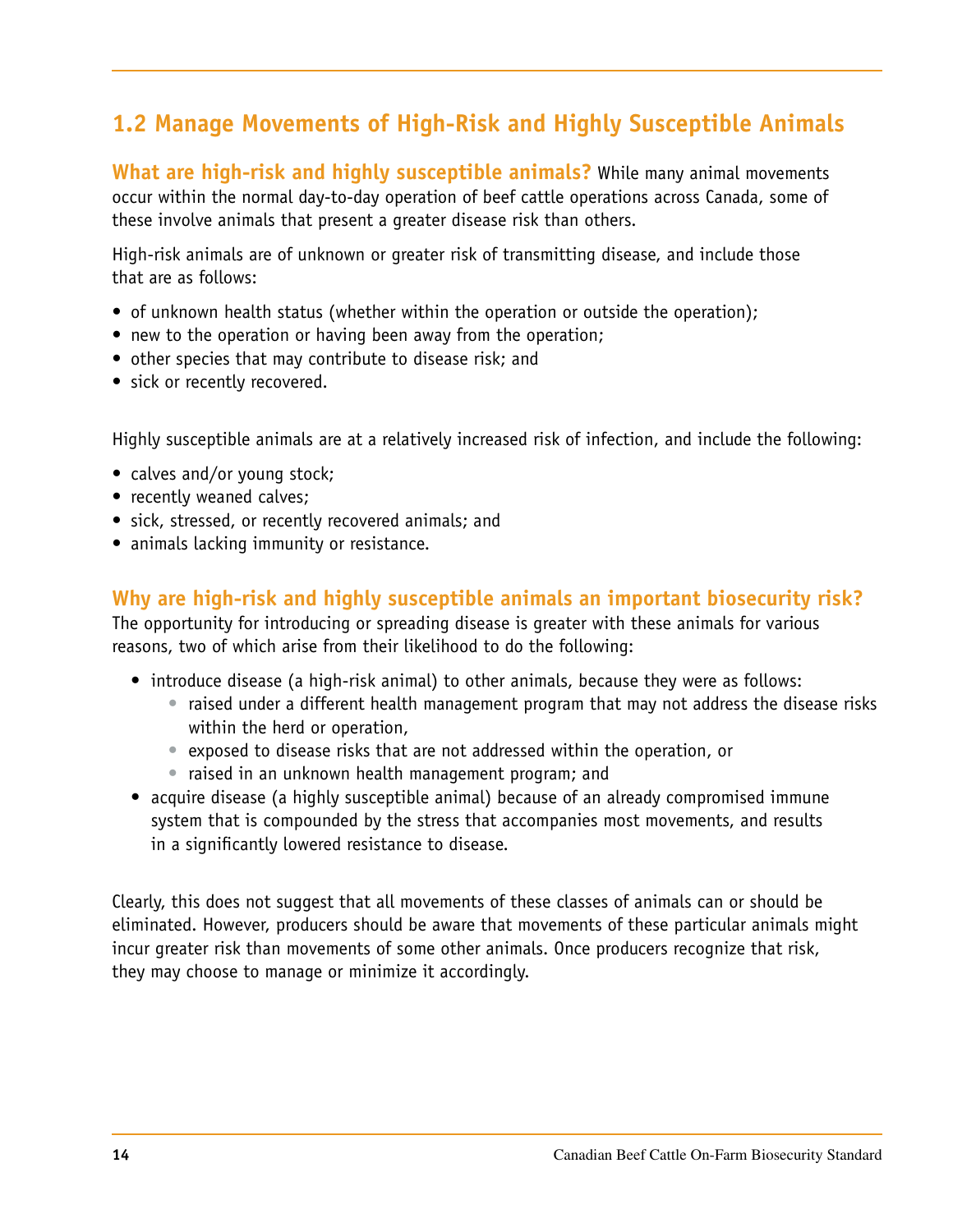**Target outcomes to manage high-risk and highly susceptible animals** – The following outlines the actions required to manage or minimize disease risks of these high-risk and highly susceptible animal movements.

#### **1.2.1 Manage and Minimize Movements of, and Contacts With, High-Risk and Highly Susceptible Animals**

Fewer movements, and less contact with other animals, help reduce the likelihood that highly susceptible animals will contract disease. This is because their recovering or developing immune systems are not slowed by the additional stress that accompanies movements, or are not challenged by potential exposure to diseases that may be present in other animals.

Minimizing contacts with high-risk animals, which by definition have a greater likelihood of disease, reduces the likelihood of introducing disease to the herd.

#### **1.2.2 Use or Request Clean Trucks for Movement of Highly Susceptible Animals**

Diseases can be harboured in and transmitted by contaminated surfaces, particularly the organic material within and on livestock trucks.

Using clean trucks to transport highly susceptible animals can reduce the likelihood that these animals will be exposed to and contract disease. While clean trucks are desirable for transporting all animals, highly susceptible animals are at greatest risk of contracting disease due to compromised immune systems.

Clearly, there are circumstances in which clean trucks are unavailable in a timely or cost-effective manner. These may include subzero temperatures, distance to clean-out stations, seasonal demand, and other reasons. In such circumstances, producers who are aware of the resulting risk can take appropriate action, such as increasing monitoring after transport.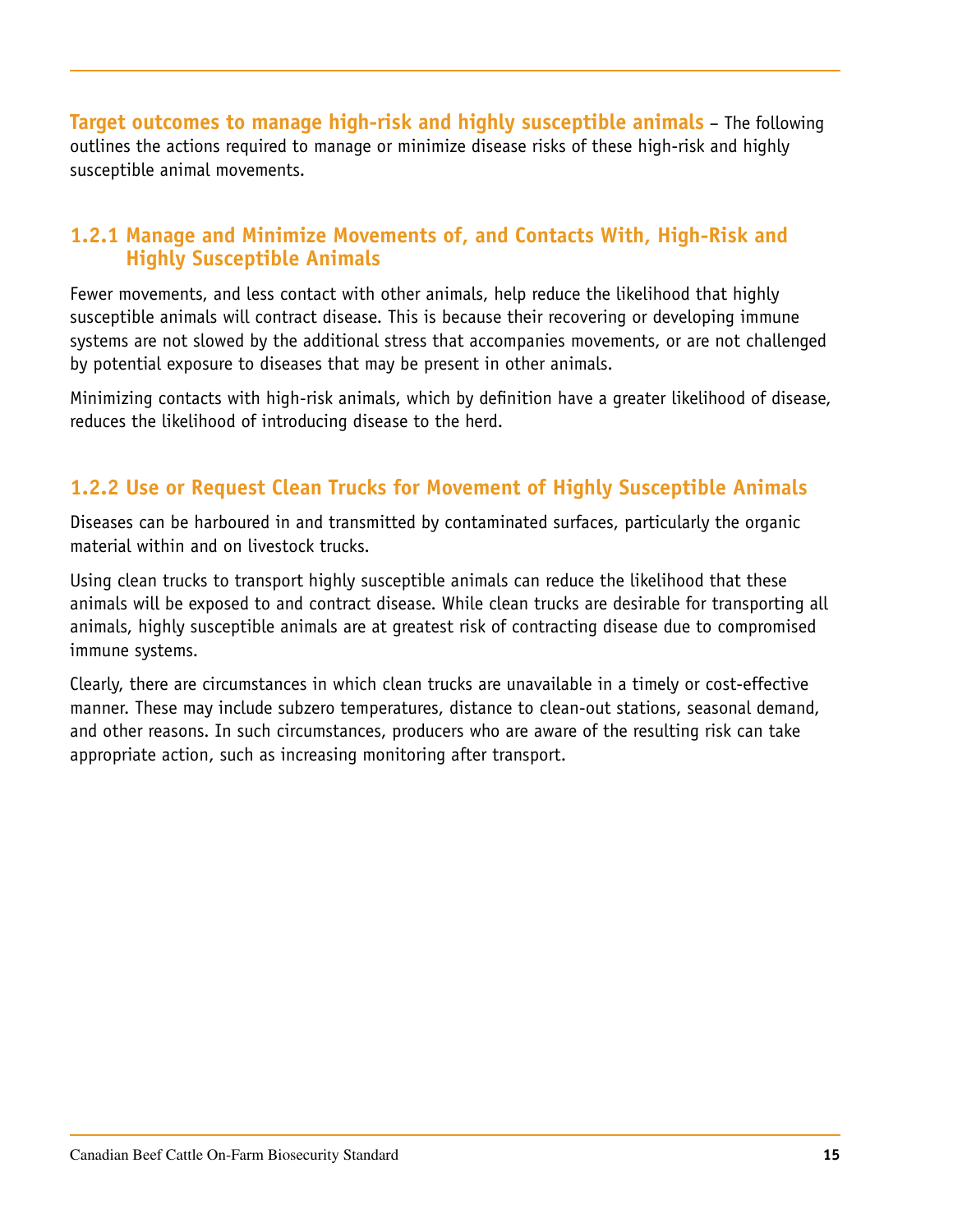

**What is the risk to livestock from the movement of people, vehicles, equipment, and tools?** People and vehicles, equipment, and veterinary or other tools are all capable of carrying disease into and within an operation. Thus, it is important to manage the risk.

In a biosecurity context, inanimate objects capable of carrying disease are referred to as fomites. These include vehicles, equipment, veterinary or other tools, and items such as clothing and shoes. The people who are capable of carrying disease include owners, staff and service personnel, and visitors. People, however, are not inanimate, and thus are not referred to as "fomites."

From a biosecurity or disease risk management perspective, certain movements require managing more than others. Primarily, these are movements involving entry to and within the production area, including the corrals, pens, barns, and pastures of an operation, and other areas where livestock are or may be kept. Movements involving entry to and within the farmyard are somewhat secondary in importance.

**Why are the movements of people, vehicles, equipment, and tools near livestock an important biosecurity risk?** Managing the movements of people, vehicles, equipment, and tools in the production area is important; people and objects can carry disease from one location to another and from animal to animal.

**Target outcomes for the movement of people, vehicles, equipment and tools** – The actions to manage or minimize disease risks associated with the movement of people, vehicles, equipment, and tools entering the production area are necessary to minimize disease, and in particular the spread of disease.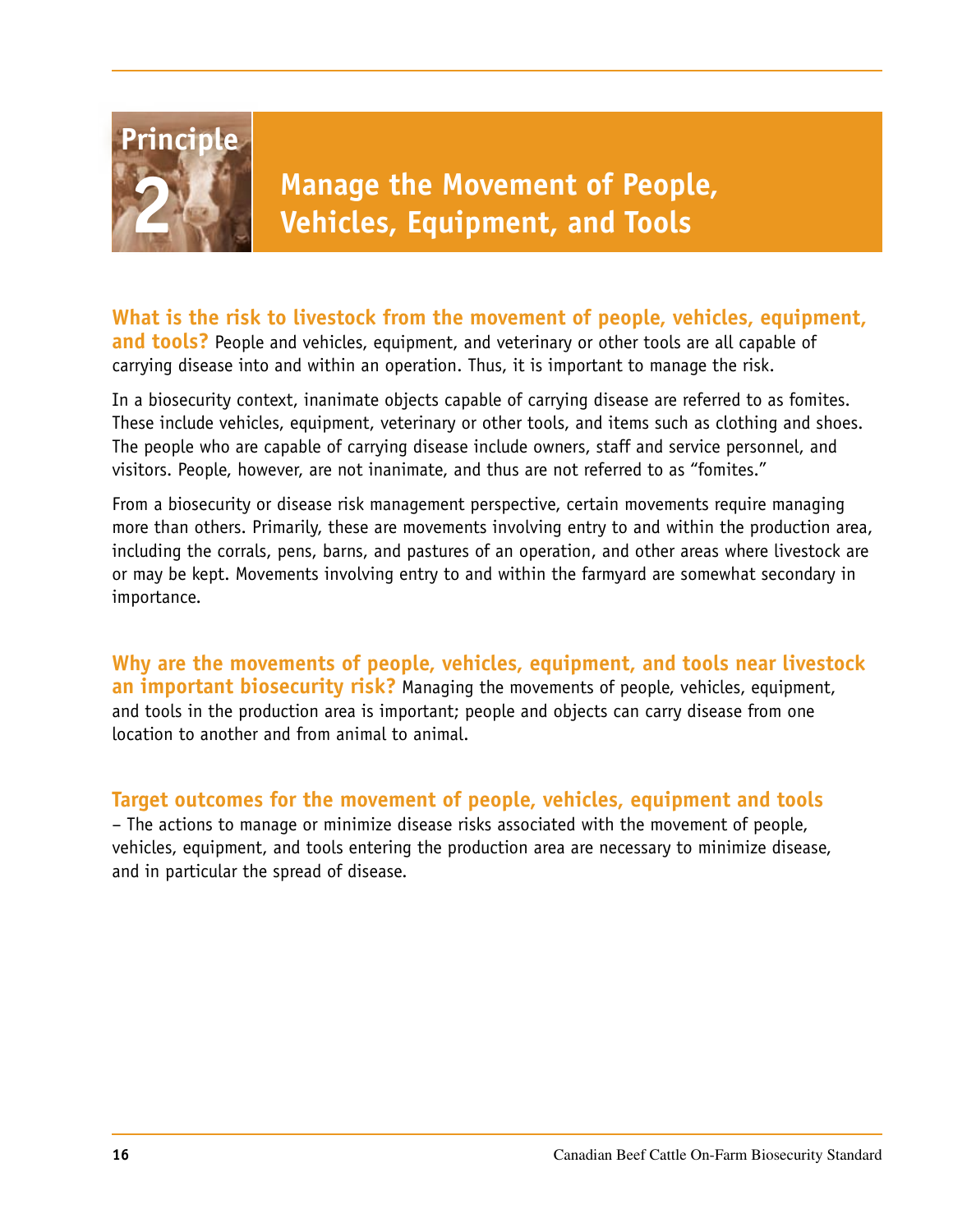#### **2.1 Apply Sanitation Practices That Are Relevant to Personnel, Visitors, Vehicles, Equipment, and Tools on Entry to, Within, and on Exit From, Livestock Production Areas**

The movement of people, vehicles, equipment, and tools, and their contact with animals in the production area or the farmyard may facilitate the introduction, transmission, or spread of disease. Develop sanitation protocols to manage the disease risks posed by the following:

- the degree to which a person's clothing, footwear, skin, or objects is/are contaminated with a disease; and
- the area of the premises with which the person comes into contact, animals and the production area being of greater importance than other areas of the farmyard.

The production area where the cattle are, or where they may be, is the critical area in which to apply sanitation practices: at entry, within, and/or on exit. Likewise, the farmyard is important, as disease may be transferred from a person or a thing entering this area to personnel who will then transfer the disease to cattle in the production area. Accordingly, certain sanitation practices should be applied at the farmyard: at entry, within, and/or on exit.

These examples highlight the need for application of sanitation practices, as follows:

- Require, at a minimum, dedicated clothing and footwear at each site for producers who work off-farm with other livestock (at an auction or on a different livestock operation).
- Restrict temporary foreign workers (personnel) from accessing the production area for a period of time after their last contact with livestock and farm sites in another country. The length of time depends on the diseases present in the other country and the procedures applied to the accompanying equipment, clothing, and other items, in addition to the degree of animal contact in the foreign country and that expected in Canada, the biosecurity practices applied before leaving the foreign country and prior to visiting the farm site, etc. In addition, provide biosecurity education regarding disease risks and corresponding management practices on the operation.
- Clean, and in some instances, disinfect, equipment and tools that are used for segregated animals prior to their use with other animals.

#### **2.2 Minimize the Use of the Same Equipment for Both "Clean" and "Dirty" Tasks**

Clean tasks are those in which equipment surfaces come into contact with feed, water, and new bedding. Dirty tasks are those in which equipment surfaces come into contact with deadstock, manure, used bedding, and garbage.

Having certain equipment dedicated for clean tasks only, such as handling feed, water, and bedding, and different equipment dedicated for dirty tasks, such as handling deadstock, manure, and garbage, helps prevent disease spread.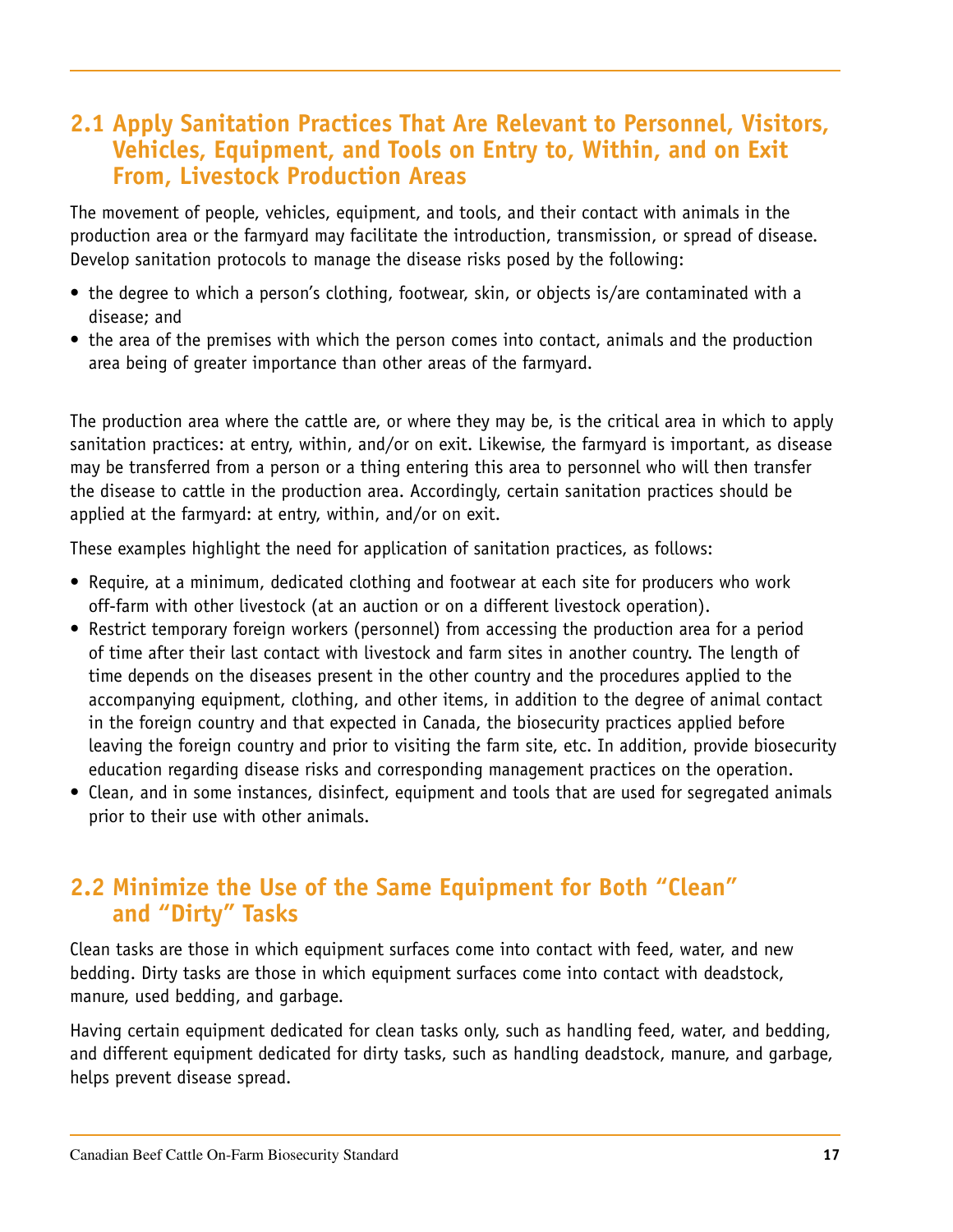The unavailability of separate equipment for different tasks may necessitate alternative approaches:

- Clean, and in some cases, disinfect, the contact surfaces on equipment used for dirty tasks prior to using that equipment for clean tasks.
- Use an intermediary surface, rather than the equipment itself, and dedicate that intermediary to the dirty task only (e.g. use a chain to suspend deadstock from a tractor or a front-end loader bucket, rather than placing the carcass in the bucket itself).
- Use dedicated equipment and single-use needles to administer treatments for segregated and/or sick animals.

#### **2.3 Ensure Production Area Perimeters Are Sufficient to Contain Livestock, With Access Points That Can Be Closed to Prevent Access by People, Other Than in Cases of Deliberate Non-Compliance**

Perimeters are used, at least in part, to keep some livestock in and other livestock out (e.g. fences, lakeshore, and river edges). To a degree, they minimize the potential contact with animals of other operations or wildlife. Although not a completely effective barrier to disease, natural and fenced perimeters do minimize what might otherwise be an uninhibited commingling of animals and introduction of disease.

Producers are often unable to maintain complete control over access to production areas, and this is understood. Such areas may be public lands, administered by others and/or located at a distance – a considerable distance, in many cases – from the home quarter, headquarters, or farmyard. Alternatively, the production area may be nearby, but along a roadside and/or completely outside the home quarter, headquarter, or farmyard. While people cannot be completely prevented from accessing such land, it is often possible to manage, to a degree, the risk posed by their access through the use of fences and signs.

The perimeters of production areas should generally be sufficient to contain livestock. It is understood, however, that natural boundaries and, in some cases, no boundaries are used at perimeters of some production areas. Access points should have gates, or some other means to prevent access.

#### **2.4 Post Biosecurity Signs at Points of Access to Production Area and Farmyard**

Biosecurity signs are posted at gates or entries to the production area where livestock are kept, and the farmyard where the office is located and equipment is maintained. Signs may also be helpful if posted at key points along the perimeters between access points.

Biosecurity signs can assist producers in controlling the traffic flow of people and equipment on, off and, to some extent, within the farmyard and, most importantly, around the production area that holds the livestock, which is of greatest concern. These signs may also be used to inform the public,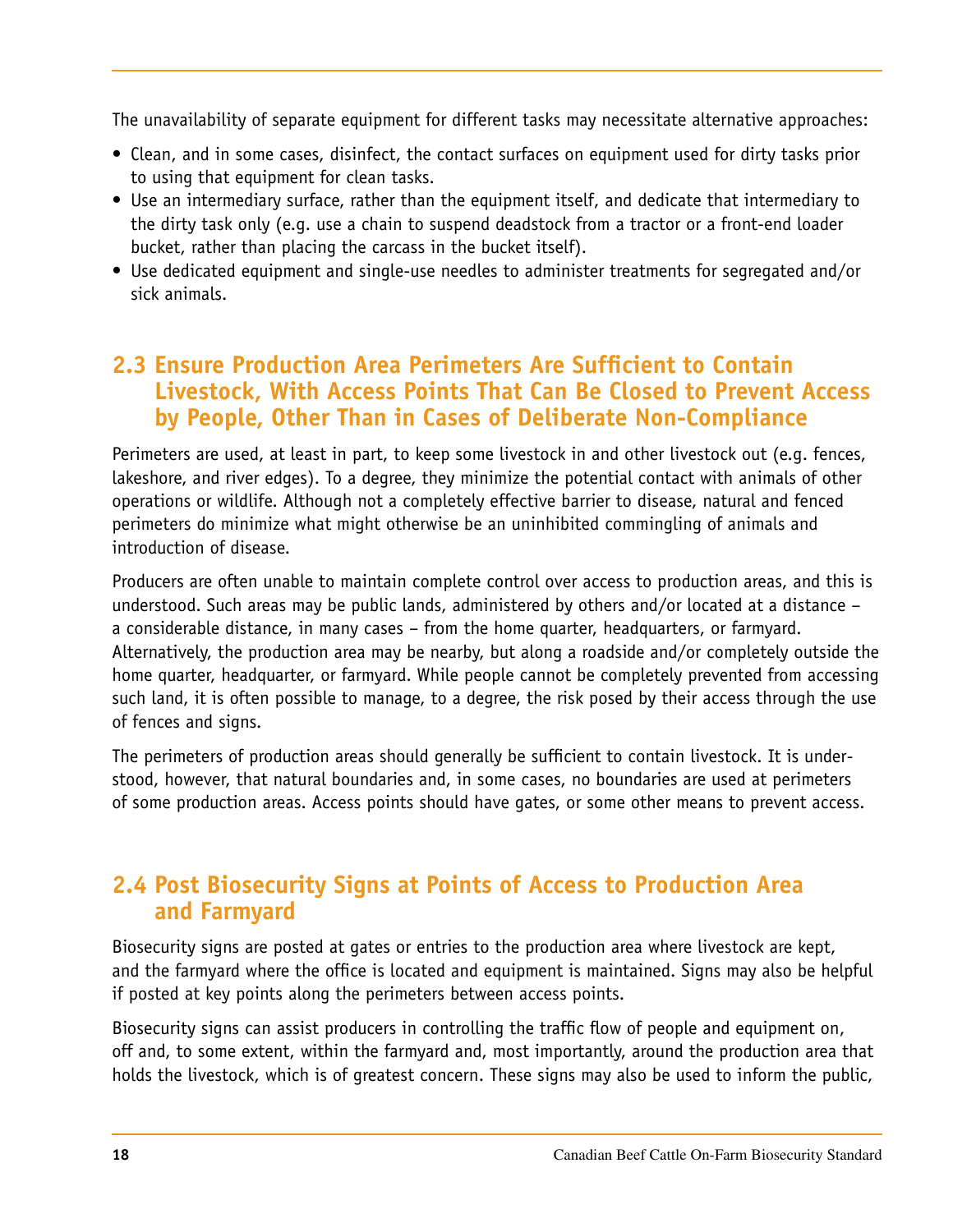visitors and/or personnel that they should not enter, or to indicate where and to whom they should report.

In some cases – at feedlots, for example – there will be a transition from public lands or roadways on to the farmyard, and from there, on to the production area. In other instances – commonly in cow-calf operations, particularly those in Western Canada – the production area is wholly or partially outside the farmyard and is accessible directly from public lands or roadways.

Signs could bear a variety of messages: Do Not Enter – Biosecurity in Effect; Biosecurity Zone; Biosecurity Practices in Place – Report to Office; or Visitors Report to Office.

#### **2.5 Manage and Dispose of Deadstock and Manure to Minimize Contact With Live Animals**

Preventing direct and indirect contact between deadstock or accumulated manure, and cattle, other livestock, or wildlife, is another important means of controlling disease. This helps to minimize disease spread from where it may exist (in deadstock or manure) to other livestock or wildlife from which it can spread further.

Most provinces already restrict the management and disposal of deadstock through existing provincial regulations, although often for reasons broader than animal health and biosecurity (e.g. environmental and food safety concerns). Disposal by natural means is permitted in certain provinces on range or pasture, and is subject to certain conditions. Other means permitted for disposing livestock include burying, composting, burning, and rendering.

While many provinces have manure-management regulations, their primary purpose is often to ensure containment relative to water sources and to match nutrient levels in the soil to crop uptake and use.

The following are some suggested manure and deadstock management practices for biosecurity purposes:

- Use dedicated equipment, or clean and, in some cases, disinfect prior to alternate uses.
- Regularly remove manure accumulations from key areas of the production area in particular, prior to use for calving.
- Inactivate potential disease agents through composting and weathering.
- Contain deadstock and manure prior to disposal.
- Maintain manure-free roads and tracks for use by service vehicles accessing critical locations within the farmyard and possibly the production area.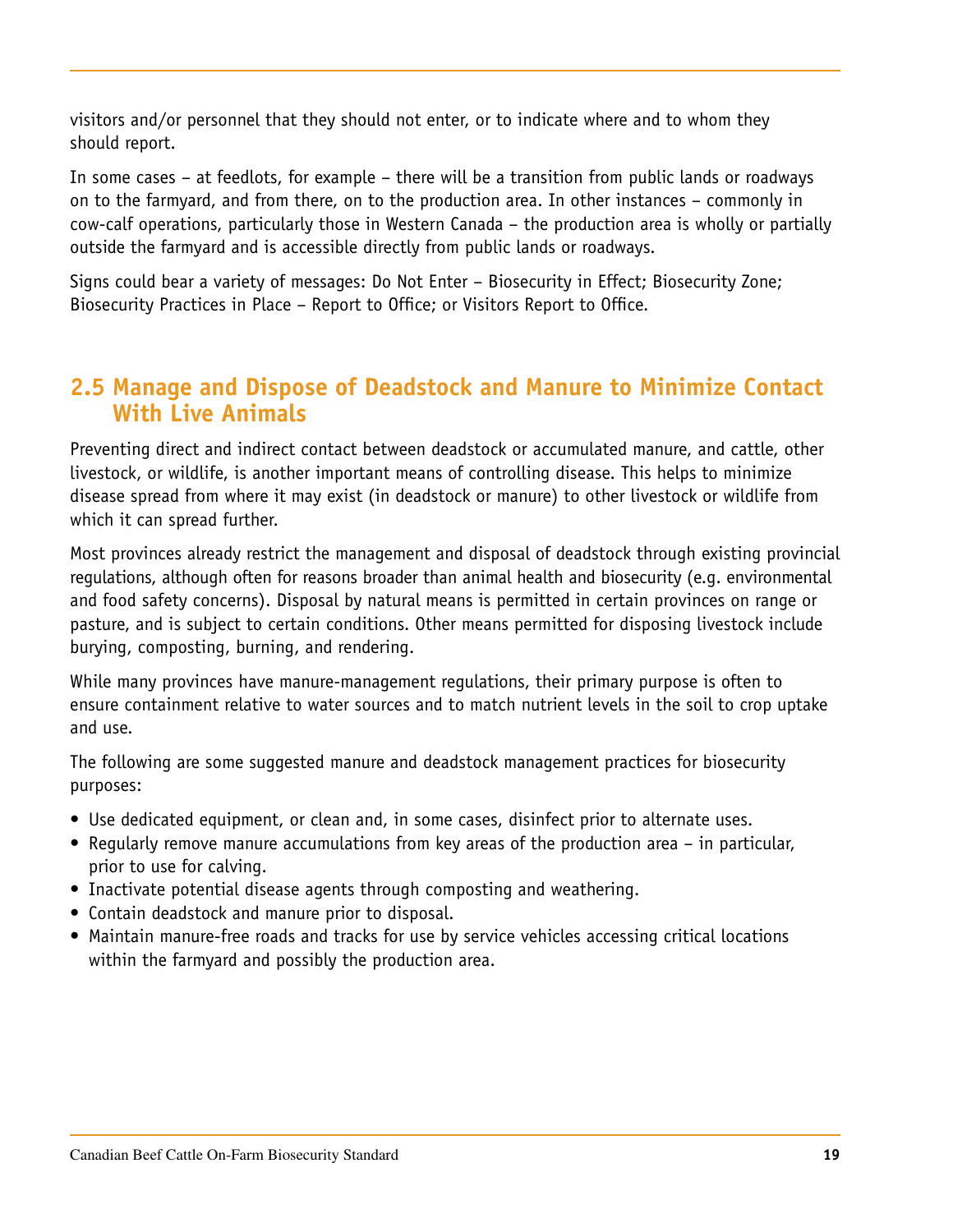#### **2.6 Minimize Pests to Reduce Exposure to Livestock to the Extent Practical**

Minimizing direct or indirect contact between certain types of pests and livestock can reduce some disease risks. Where these risks exist, pest control may help.

For many operations, complete and/or effective pest control is not feasible. In this situation and when a pest population is a factor in the disease risk, producers should apply alternate disease risk management practices (e.g. increased monitoring, vaccination and/or treatment).

Though not considered pests, certain noxious weeds and foreign or invasive plant species may present a disease risk to cattle. In those areas where weeds or invasive species are a known risk, appropriate practices should be applied to control their spread.

#### **2.7 Manage Livestock to Reduce Exposure to Wildlife to the Extent Practical**

Direct or indirect contact between livestock and wildlife may result in exposure to a range of diseases not otherwise managed on an ongoing basis. Further complicating this is the fact that wildlife can serve as a (latent) carrier for diseases common to cattle, creating the possibility for undetected introduction and spread within the herd.

Where possible, livestock should be managed to minimize direct or indirect contact and commingling with wildlife. On many operations, however, it is impossible to manage livestock in a way that fully prevents direct or indirect contact or even commingling with wildlife. Where livestock are in contact with wildlife that has a known disease risk, additional disease risk management measures should be applied, including additional monitoring, vaccination, and/or testing.

## **2.8 Ensure Facilities Are Maintained and Clean**

Facilities, including buildings, barns, chutes, fences, and pens, are not generally the means of introducing disease to the herd. Nevertheless, their involvement may lie in the persistent transfer of disease within a herd, where they are repeatedly used to house or process cattle, some of which may have disease. Thus, keeping facilities clean helps reduce the possible transfer of disease within a herd.

The following are two examples in which the condition of facilities can restrict the ability to address other disease risks with appropriate biosecurity practices:

- The condition and, in some cases, the absence of a chute and squeeze may be an impediment to vaccinating cattle.
- Some segregation facilities may not provide adequate separation from the main herd.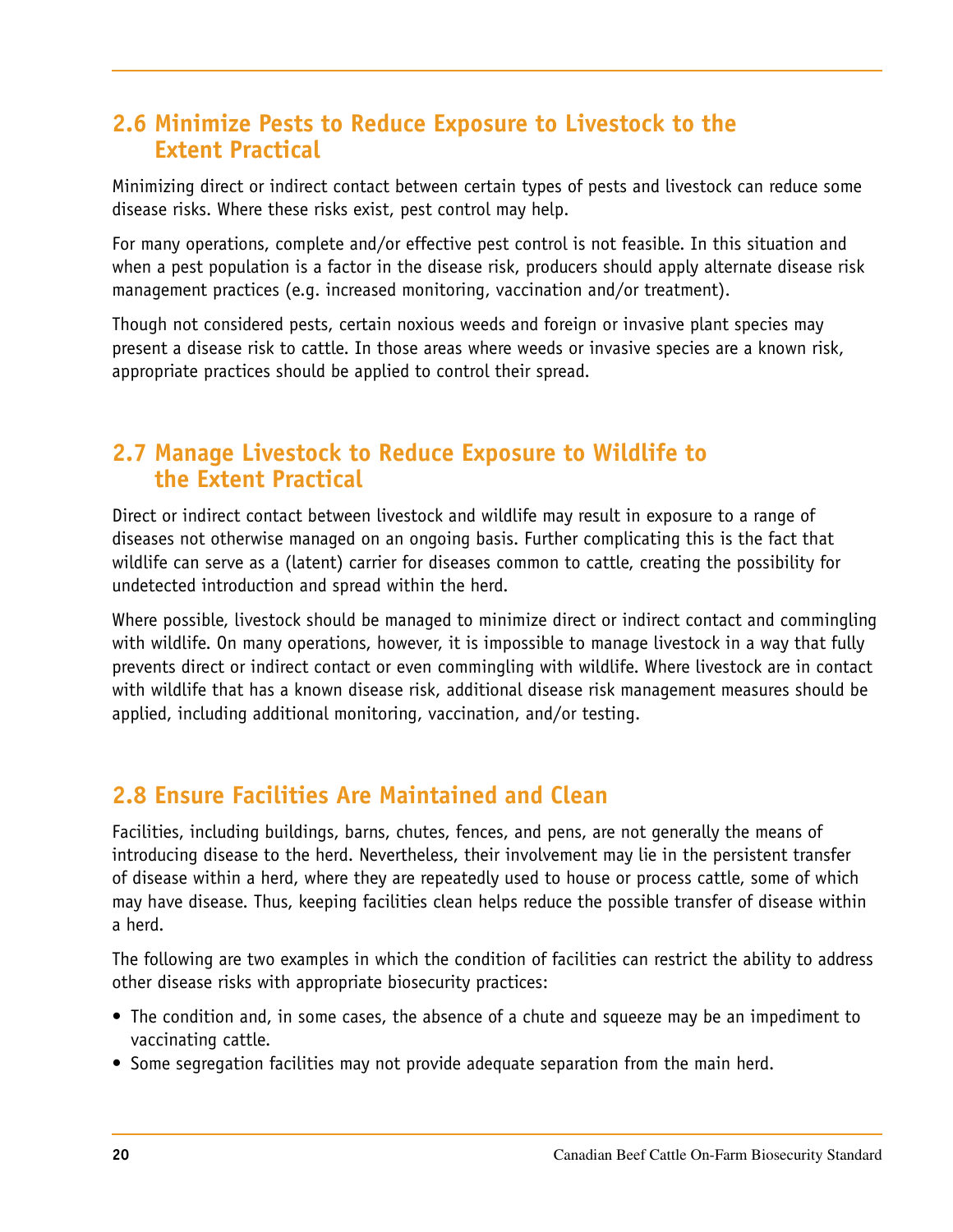Keep facilities maintained and clean as follows:

- Maintain their condition to ensure animals are contained and can be handled safely.
- Apply appropriate sanitation practices, especially following disease occurrences and prior to calving.
- Maintain facilities in a state of repair that permits their cleaning and, if necessary, disinfection (e.g. buildings and pens housing cattle, feeders, and waterers if used).
- Ensure that garbage is stored in a manner that prevents contact with live animals and that it is removed regularly.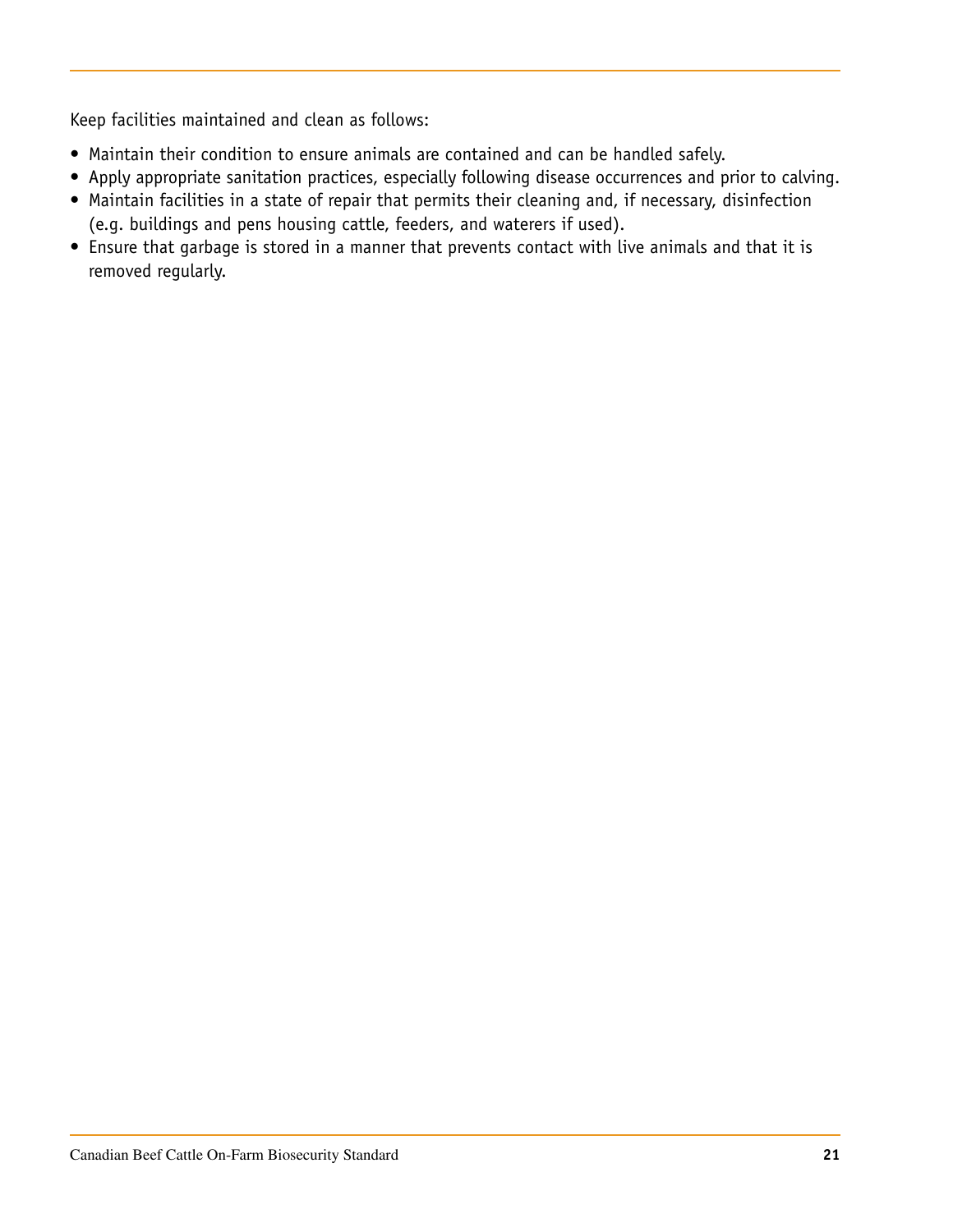

**What animal health practices affect biosecurity?** The general health of all animals within the operation, and how that health is maintained, is a critical factor that can and should be managed to effectively minimize disease within the operation's cattle herd.

**Why are animal health practices important to biosecurity?** Healthy animals are less prone to disease, yet many of the day-to-day activities and events that normally occur within beef cattle operations are also opportunities for disease transmission. Accordingly, the processes and practices by which producers maintain their animals in a generally healthy state are critical to the overall biosecurity of the operation.

**Target outcomes for animal health practices** – Numerous activities, practices, and processes contribute to normal, healthy, and cost-effective production within beef operations in Canada.

## **3.1 Establish and Maintain a Working Relationship With a Veterinarian**

An established relationship implies that the veterinarian has knowledge of the producer's animals, the type and size of operation and potential disease exposure, and the overall management, specifically animal care. This is generally achieved and maintained over time through ongoing communication between the producer and the veterinarian, and may include visits to the operation and/or to the clinic, along with dialogue by telephone, email, and other means.

This relationship is important, as it enables the veterinarian to have the necessary knowledge of the animals and the operation to provide advice that is appropriate to managing the animal health of a specific operation and/or a specific animal.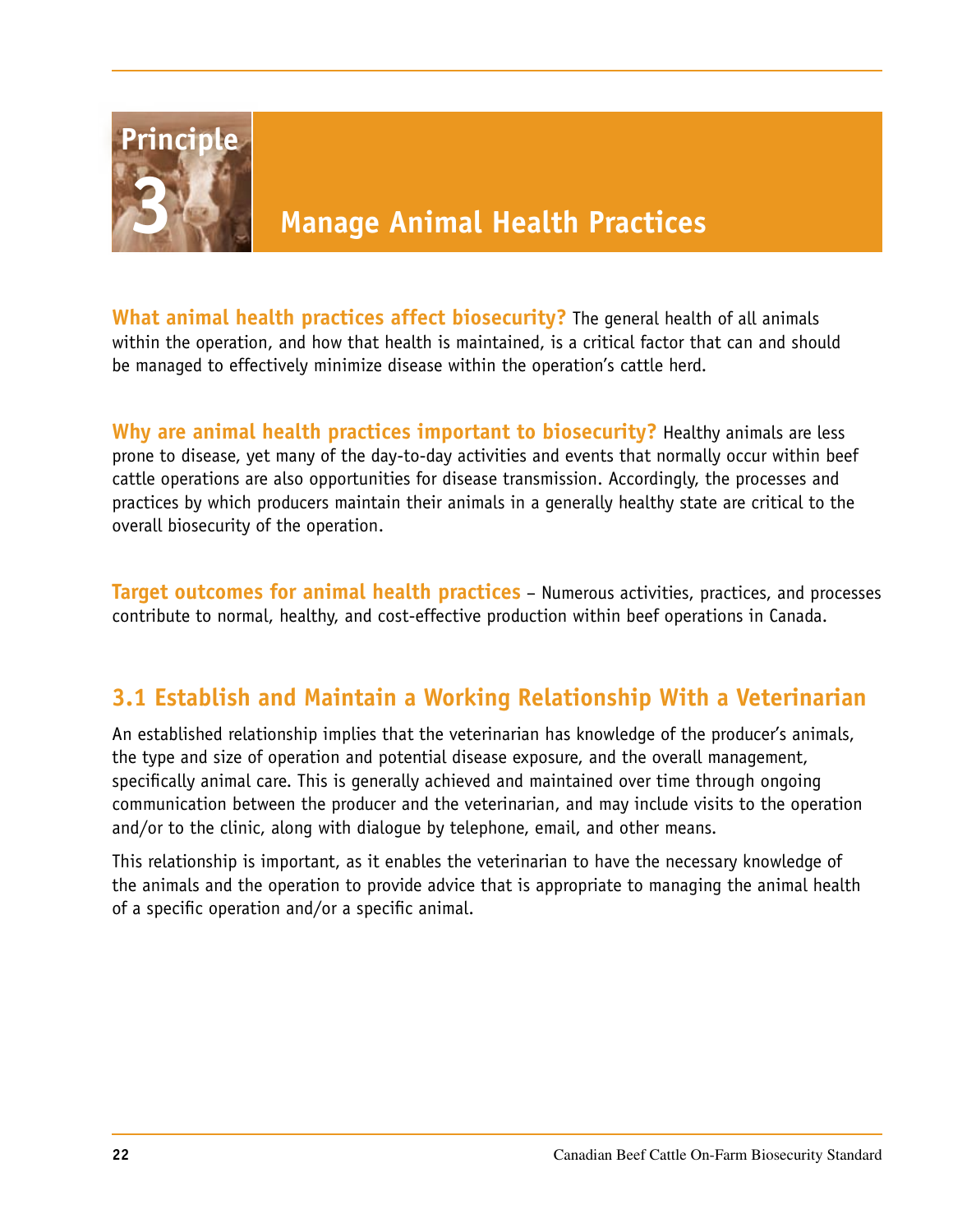#### **3.2 Manage Herd Health According to a Documented Herd Health Plan, Prepared in Consultation With a Veterinarian**

A Herd Health Plan (HHP) might address the following key elements, as determined in consultation with the producer's veterinarian:

- reproduction (e.g. length of calving season, wean weights, calving patterns);
- nutrition (e.g. overall cow-calf health);
- genetics (e.g. calving ease);
- risk identification (e.g. disease risks relevant to the operation);
- risk management (e.g. practices for buying, vaccination, testing, segregation);
- surveillance (e.g. regular scheduled monitoring by knowledgeable personnel);
- response management (e.g. managing specific conditions that trigger a specific response);
- record-keeping (e.g. documenting the application of disease risk management practices such as vaccinations and tests, as well as incidents and responses); and
- review (e.g. reviewing records and comparing with the HHP to identify shortfalls and necessary changes to specific elements of the HHP).

Documenting (in writing) and preparing the HHP, in collaboration with a veterinarian who has a relationship with the operation, helps to ensure that all risks are considered, that a set of disease risk management responses has been planned that considers the costs and the benefits, and that there will be something to evaluate at a later date to determine whether improvements or changes are required.

#### **3.3 Obtain Water, Feed, Medications, and Other Inputs From Safe and Reliable Sources, and Manage or Maintain to Ensure Their Ongoing Safety and Efficacy**

All inputs are a possible means of introducing disease to livestock. Most inputs also serve as necessary ingredients in the treatment and recovery from a disease. As such, inputs, in general, play an important role in managing the health of livestock.

For this reason, obtain inputs from safe and reliable sources, as follows:

- water from the cleanest source available;
- feed from suppliers with protocols to ensure raw materials are harvested, stored, and transported to mitigate disease; and
- medications and supplements from companies that can provide ingredient analysis, batch, lot or registration numbers, and scientific data regarding efficacy.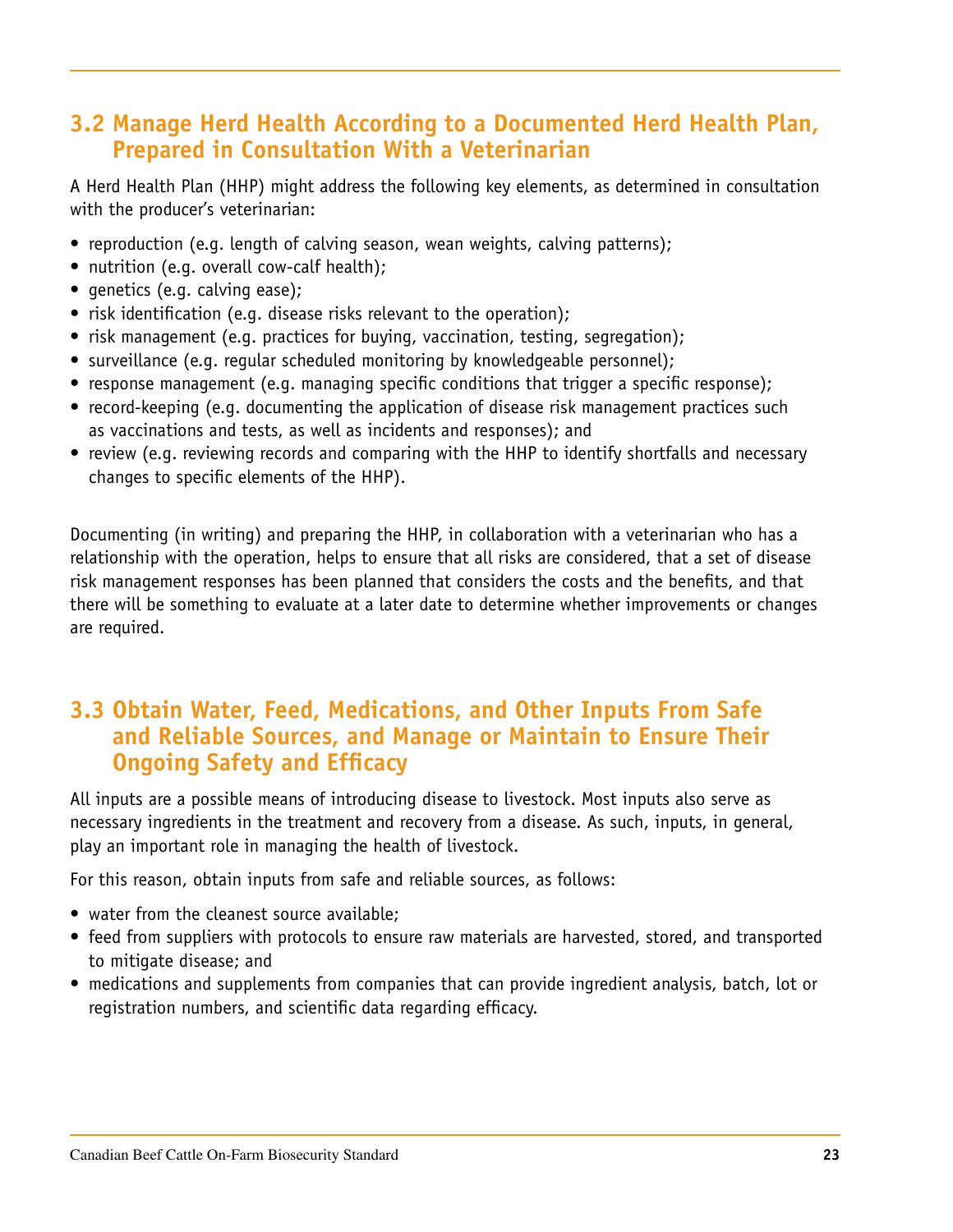In addition, manage or maintain inputs to ensure their continued safety and efficacy, as follows:

- Protect feed and supplements from contamination by means of the following:
	- Protect baled hay from wildlife with fencing or tarps.
	- Protect harvested feed and supplements from weathering, contamination with manure, and/or deadstock.
- Store medications according to manufacturer's recommendations (e.g. with regards to temperature, light, humidity, and expiry date).

There are circumstances, however, in which the safety, reliability, or efficacy of certain inputs may be beyond a producer's control. For example, water may be contaminated by wildlife or other factors, on either a regular seasonal basis or as a result of a specific event.

Producers should observe and be aware of these situations and the resulting risk. Producers can then choose to manage the resultant risk through a range of practices that may include alternate sourcing of inputs, increased monitoring, and vaccination.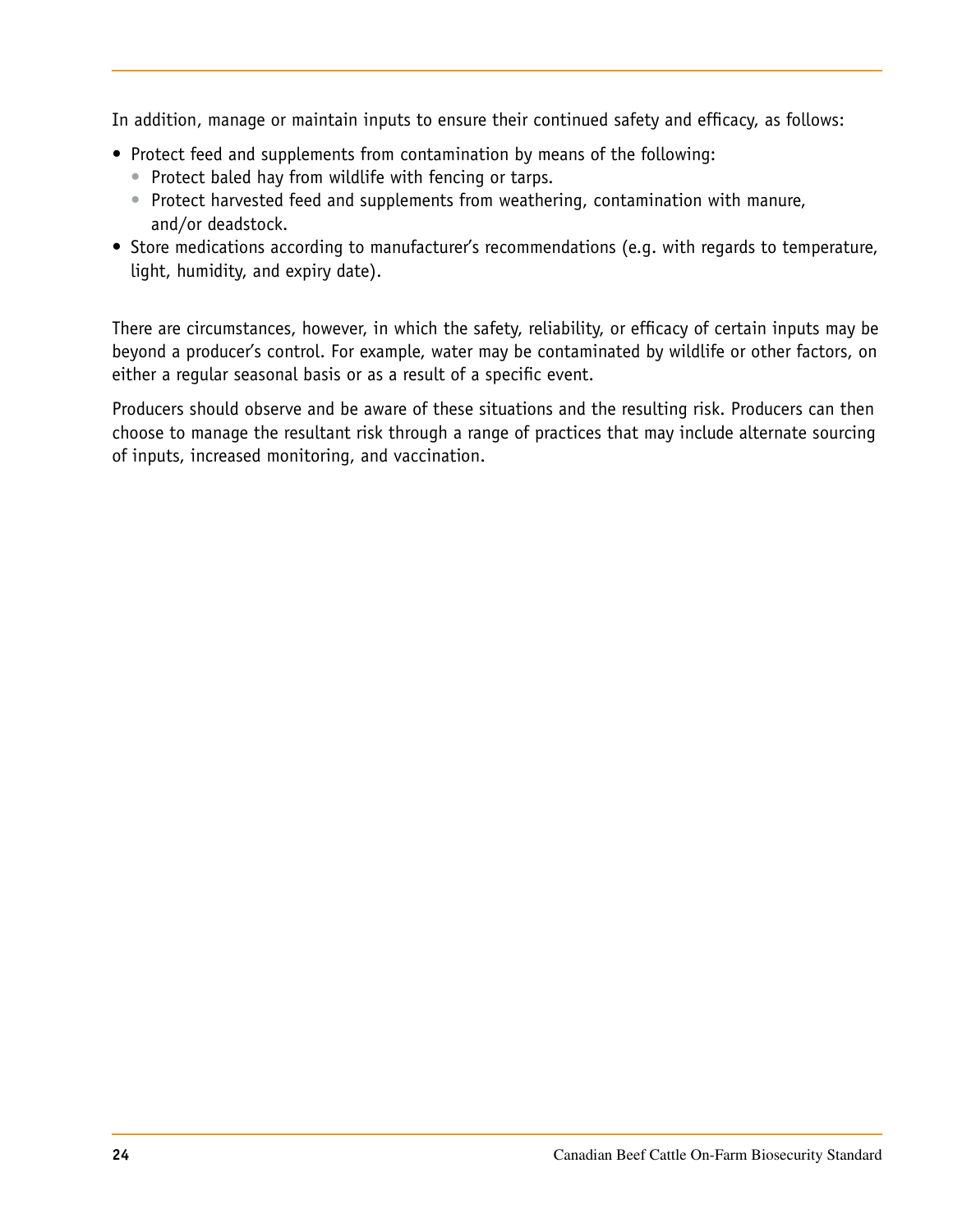

# **4 Educate, Plan, Record**

**What should be done?** Personnel working with/or in contact with beef cattle operations should be aware of and understand the importance of the following:

- biosecurity in their operation and the industry;
- the biosecurity plan for their operation and protocols for tasks within the operation for which they are responsible;
- knowing what action to take in typical and unusual animal health situations; and
- which basic records to maintain on an ongoing basis.

#### **Why are education, planning, and record-keeping important to biosecurity?**

Biosecurity is important to individual beef cattle producers for its role in managing endemic diseases, such as infectious bovine rhinotracheitis (IBR), bovine viral diarrhea (BVD), and scours. Any one of these diseases introduced to a herd will severely erode the profitability of any operation.

Biosecurity is also important to individual producers and the industry as a whole for its role in managing emerging or new diseases, and re-emerging or pre-existing diseases returning often in a different or more virulent form.

And finally, biosecurity is critically important to the industry as a whole for its role in controlling the potential spread of foreign animal diseases such as foot-and-mouth disease (FMD).

When producers are aware of the importance of biosecurity and the potential disease risks, they can take appropriate action to enhance biosecurity within their operation and their industry. Planning and record-keeping are two important activities that enhance on-farm biosecurity. Planning assists producers in responding to the range of risks that potentially exist – those that are typical in the operation (high probability) and those that are unusual (low probability), but possibly with high consequence. Record-keeping helps producers evaluate and improve their plans and is critical in controlling an outbreak.

**Target outcomes for education, planning and record keeping** – The following actions support effective training, planning and record-keeping.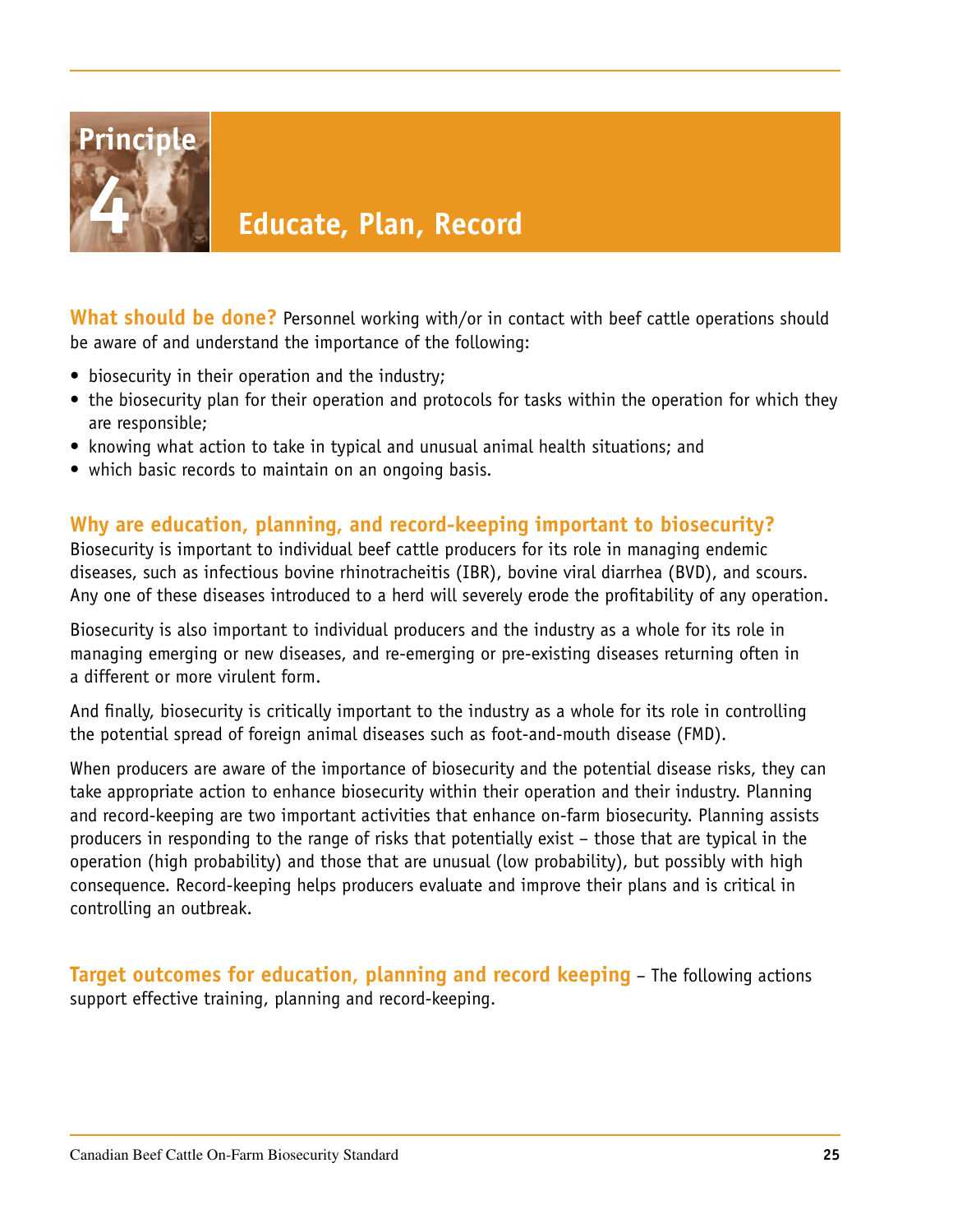#### **4.1 Ensure That Personnel Understand How and Why Biosecurity Is Applied on Their Operation**

Personnel, namely owners, managers, staff, and family members, should receive training on biosecurity measures that apply to the operation as a whole, and their role. Additional training should be provided when new procedures are introduced or roles change. Managers and owners should also review the application of biosecurity practices with personnel and visitors to identify changes where necessary.

#### **4.2 Develop, Document, and Maintain a Biosecurity Plan Specific to the Needs of the Operation**

Producers have typically documented a biosecurity plan for their operation. A biosecurity plan should address the following key areas, with current practices documented in simple written protocols:

- sanitation;
- incoming animals;
- deadstock and manure disposal; and
- initial disease response and high-risk biosecurity.

Throughout this Standard, the emphasis is on the actual carrying out of effective biosecurity practices, rather than documenting it in protocols. That said, there is significant value in thinking through present biosecurity practices, evaluating for effectiveness in minimizing or preventing known or potential disease risks, documenting for training and consistent application by all personnel within the operation, and evaluating regularly to identify necessary changes or improvements.

#### **4.3 Ensure That Personnel Know How to Respond to the Range of Animal Health Situations Typical of the Operation**

Identify the typical animal health situations for the operation by considering those that have already occurred within the operation and in the area, together with those that might occur. These would include the range of diseases that are managed and are present in the herd or its environment periodically or on an ongoing basis (e.g. IBR, BVD, Johne's Disease, scours).

Standardized approaches that have been prepared for specific situations can be effectively communicated, consistently applied, and evaluated over time to determine their effectiveness. Such approaches need not be highly detailed; however, they should identify those indicators of common situations, the outcomes desired for each, and suggested responses.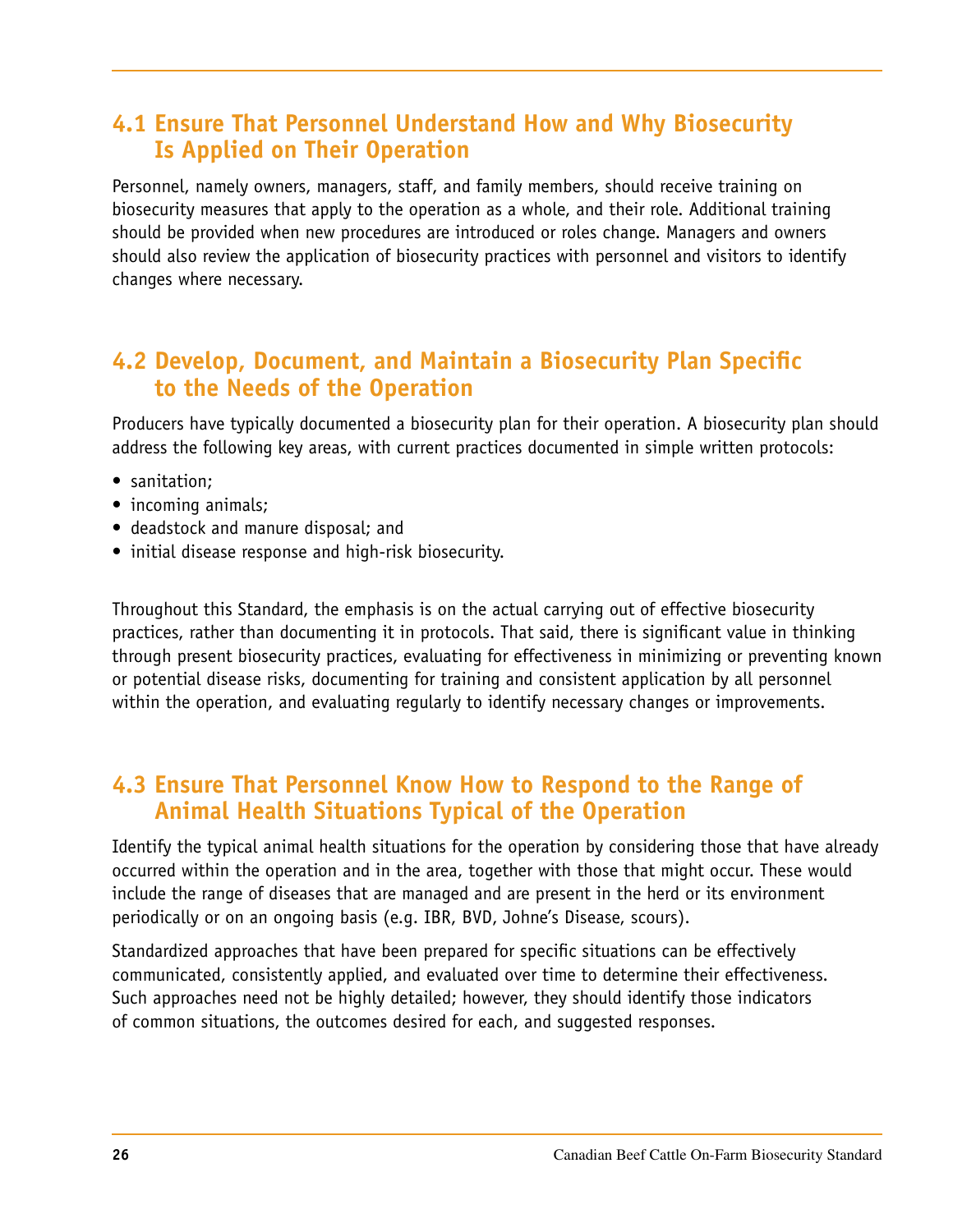#### **4.4 Ensure That Personnel Know How to Respond to an Unusual Animal Health Situation**

High rates of disease or death signal an unusual animal health situation. By definition, unusual animal health situations are infrequent or low-probability events, though they may have significant consequences to both the operation and the industry at large.

Personnel throughout the operation must know how to distinguish unusually high levels of disease or death, and be aware of their own roles and appropriate responses. The situation could involve an endemic disease, an emerging or re-emerging disease, or even a FAD.

An appropriate response to an unusual animal health situation includes these elements:

- defined triggers events that signify an unusual animal health situation (e.g. high rate of disease);
- initial response the limited number of key actions or decisions to undertake initially (e.g. telephone the operation's veterinarian); and
- a high-risk biosecurity plan the practices that are appropriate to the conditions of unusually high levels of disease or death (e.g. minimal or no contact with livestock of other operations).

#### **4.5 Maintain Ongoing Records for Animal Health Management**

Certain records should be maintained on an ongoing basis on most beef cattle operations:

- records of all visitors accessing the production area or, in some cases, the farmyard;
- records of all movements, involving commingling, purchases, and sales;
- records of all treatments of individual animals and vaccinations, generally on a broader or herd application basis; and
- records of feed purchases and dispositions or use.

These records can provide information about the order of events and the possible changes over time that may be critical in identifying either a typical or an unusual animal health situation, and in effectively managing the response.

If a typical animal health situation were to occur, these records might assist the producer and veterinarian in identifying a mode of transmission and in recommending adjusted practices to avoid similar circumstances in the future.

If an unusual animal health situation, such as a FAD outbreak, were to occur, these records would be critical in identifying potentially exposed herds, method of exposure, and mode of transmission. This knowledge would increase the ability of disease control personnel and producers to successfully contain FAD outbreaks.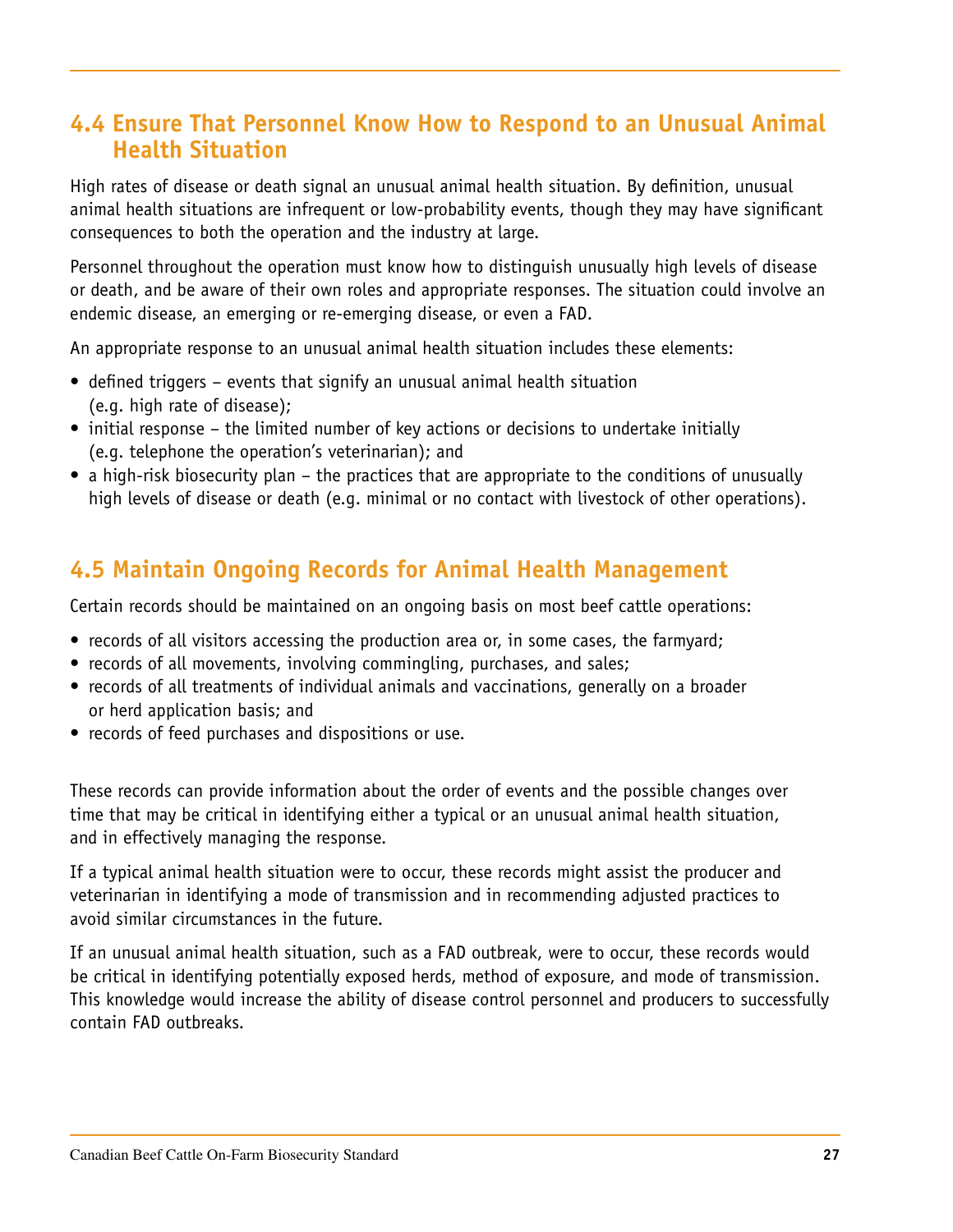While many of these records could have their greatest potential value if they referred or were cross-linked to individual animal identification, it is understood that the industry's use of both identification and traceability is evolving. Accordingly, the degree to which individual animal identification numbers are referenced will vary.

The use and value of records vary with the type of operation. Feed records, in particular, may be more applicable to feedlots buying large quantities of feed than cow-calf operations that pasture cattle or produce their own hay and grain. Similarly, the use of visitor logs to record farmyard access applies more to feedlots than to cow-calf operations.

There are also exceptions to the use of records on certain operations or in specific circumstances. For instance, it may be difficult to obtain all entries for a visitor log in certain range- or pasture-based operations where people can and do enter the production area without permission.

The benefits derived from the time and effort taken to ensure effective record keeping include the following:

- more consistent control throughout the operation by ensuring that practices, medications, etc. are managed as desired and according to a plan that is intended to minimize disease; and
- the ability to conduct regular and/or "after the fact" reviews that can assist in identifying important disease control information, such as the potential cause of disease or additional "at risk" operations or animals.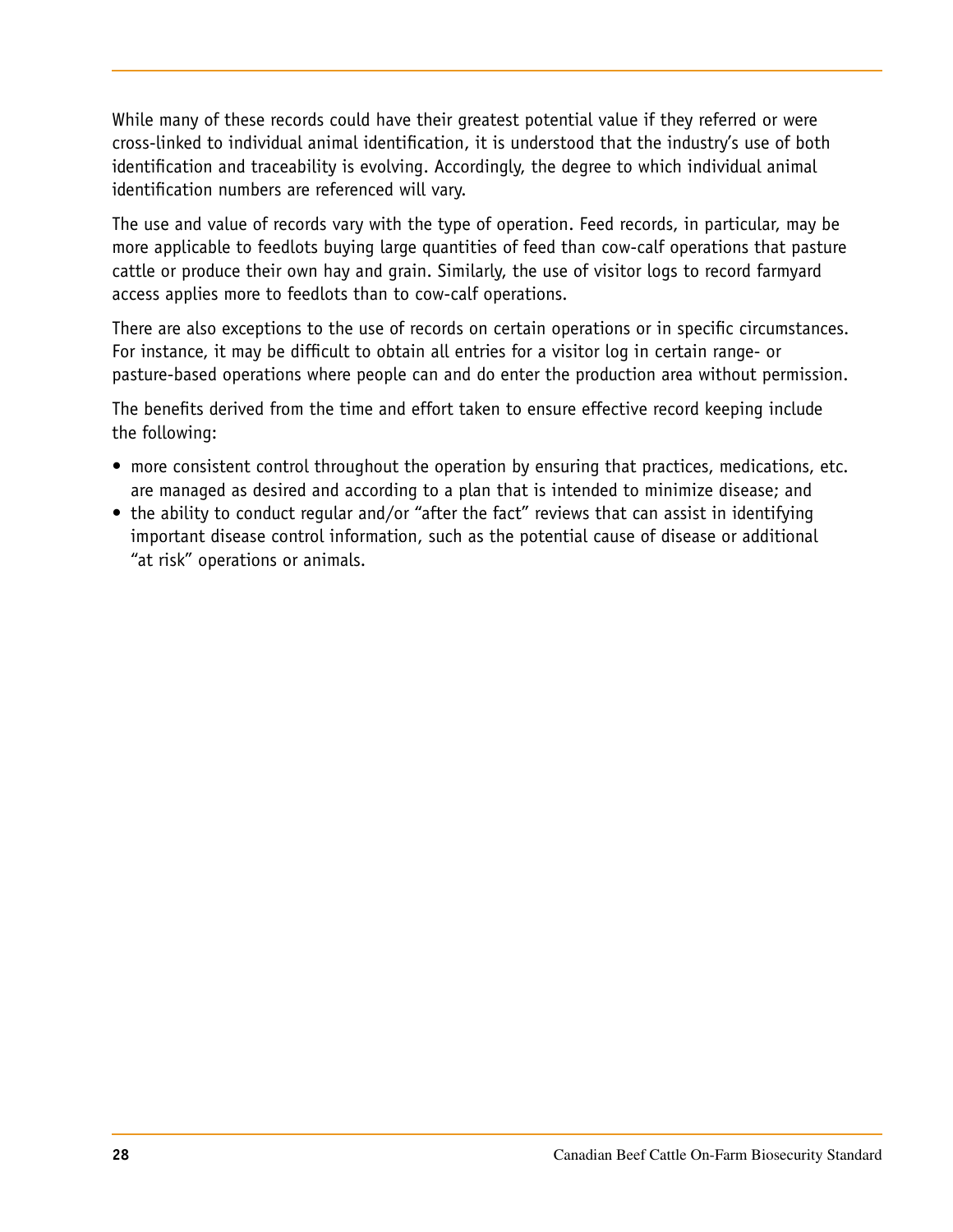

# **Acknowledgements**

This Canadian Beef Cattle On-Farm Biosecurity Standard was produced with the support of the following organizations:

- **• Agriculture and Agri-Food Canada;**
- **• the Canadian Cattlemen's Association; and**
- **• the Canadian Food Inspection Agency.**

This Standard is the result of the combined and collaborative efforts of a broad range of individuals and organizations, each of whose contribution is greatly appreciated. The individuals directly involved in an advisory or management capacity and the organizations with which they are affiliated are indicated in Appendix 1.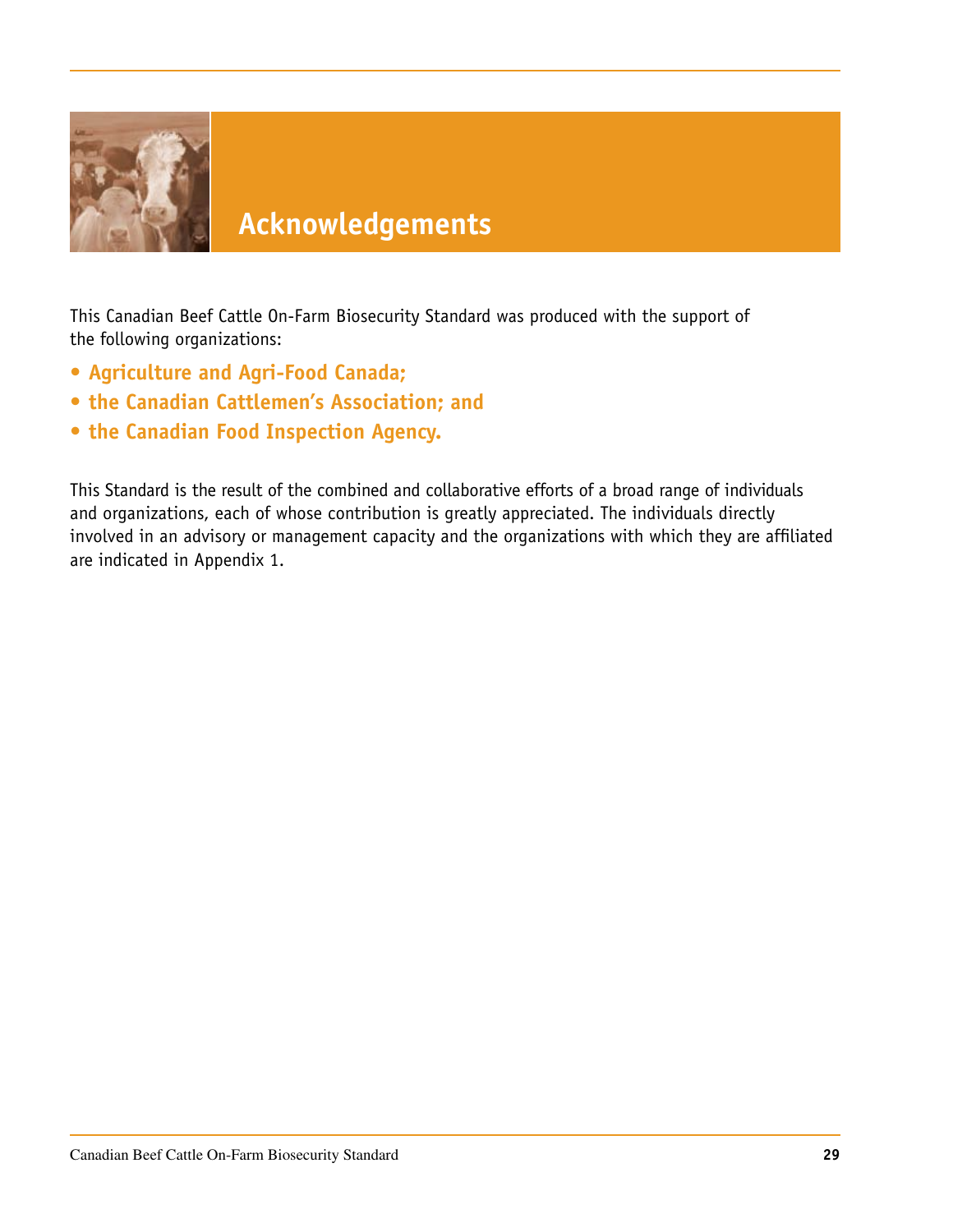

# **Biosecurity Terminology**

**Biosecurity:** Those practices that prevent or mitigate the introduction of disease to, its spreading within, and its being released from operations that may contain livestock.

**Biosecurity zone:** An area where biosecurity procedures are practised and monitored to reduce the transmission of disease (e.g. controlled access zone and/or restricted access zone).

**Cleaning:** A practice that removes accumulated organic matter and dirt; may be followed by disinfection.

**Controlled access:** Access managed by way of identifiable entry and exit points in a visually identifiable perimeter demarcation. May include gates, texas gates, or driveways in fences or other visually identifiable perimeter demarcation.

**Controlled access zone (CAZ):** An area where access is controlled or managed, constituting the home quarter or headquarters, accessible through a controlled access point. Comparable context to the home quarter or headquarters of a beef cattle operation.

**Direct contact:** Close contact between animals (e.g. nose-to-nose, social interaction, breeding).

**Disease:** A broadly applied term encompassing the introduction, transmission, spread and/or existence of a range of pests, pathogens, and other disease-causing agents, including toxins, with the emphasis of this Standard being infectious disease.

**Disinfection:** A practice that inactivates or destroys disease organisms, and that must be preceded by cleaning.

**Fomite:** Any inanimate object or substance on which disease may be carried or transferred. May include, but is not limited to, vehicles, equipment, tools (veterinary and other), clothing and shoes.

**Indirect contact:** Common contact between animals through a person, piece of equipment, surface, insect, etc.

**Practice:** A generally observed procedure that is followed by the operator(s), and not necessarily documented or detailed to the extent of a protocol.

**Protocol:** A defined and documented procedure to be followed, detailing the steps to follow to meet an objective.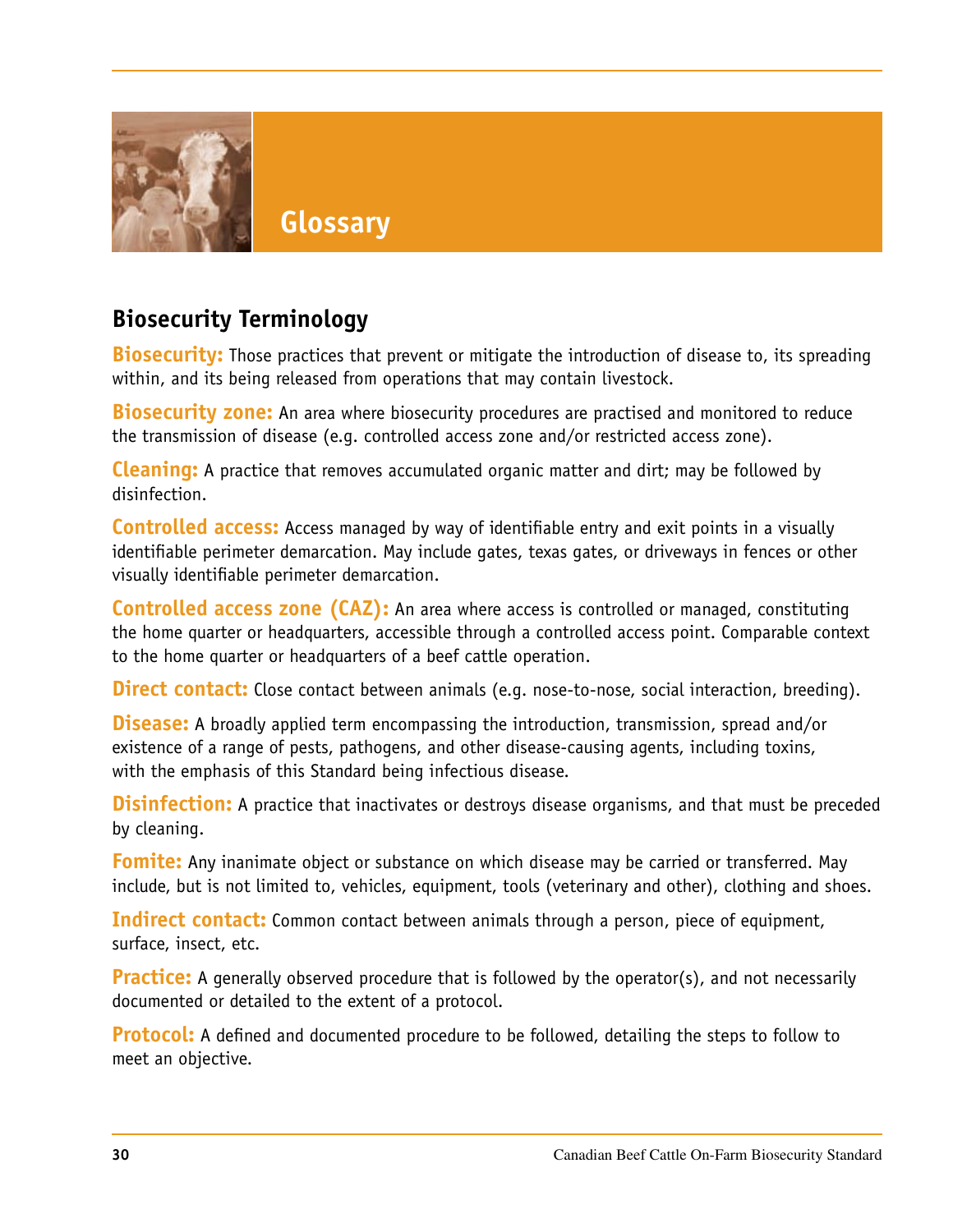**Restricted Access Zone (RAZ):** Area or physical location of livestock, or where they may be held, and where additional procedures to reduce disease transmission are applied, including further restrictions on the movements of people and equipment. Typically accessed through a controlled access point from the CAZ and contained within the CAZ. Comparable in context to the production area of a beef cattle operation, although access often cannot be controlled and location is often outside the home quarter and headquarters.

**Sanitation:** An overarching set of practices that reduce the presence of organic material and debris and the presence, survivability, and infectivity of disease agents.

**Secured access:** Access through controlled access points is prevented, apart from deliberate non-compliance. Might include gates or doors in fences or buildings in visually identifiable perimeter demarcations capable of restricting livestock movements and human movements.

# **Equipment**

**Equipment:** Farm machinery, implements, and livestock conveyances, excluding vehicles for personal and business transport.

**Vehicles:** Intended for personal and business transportation (not livestock transportation).

## **Feed**

**Grain:** Grain-based animal feed.

**Roughage:** Grass or legume-based animal feed.

# **Land and Operations**

**Farmyard, home quarter or headquarters:** The operation's home farm, ranch or land parcel.<sup>5</sup> May differ from the term "premises," used in the context of traceability, and having a narrower definition.

**Operation:** Business entity, typically comprised of one or more parcels of land.

**Production area or stock-keeping area (PA):** The operation's corrals, pens, barns, and pastures where livestock are or may be kept. $6$ 

<sup>5</sup> Comparable context to Controlled Access Zone

<sup>6</sup> Comparable context to Restricted Access Zone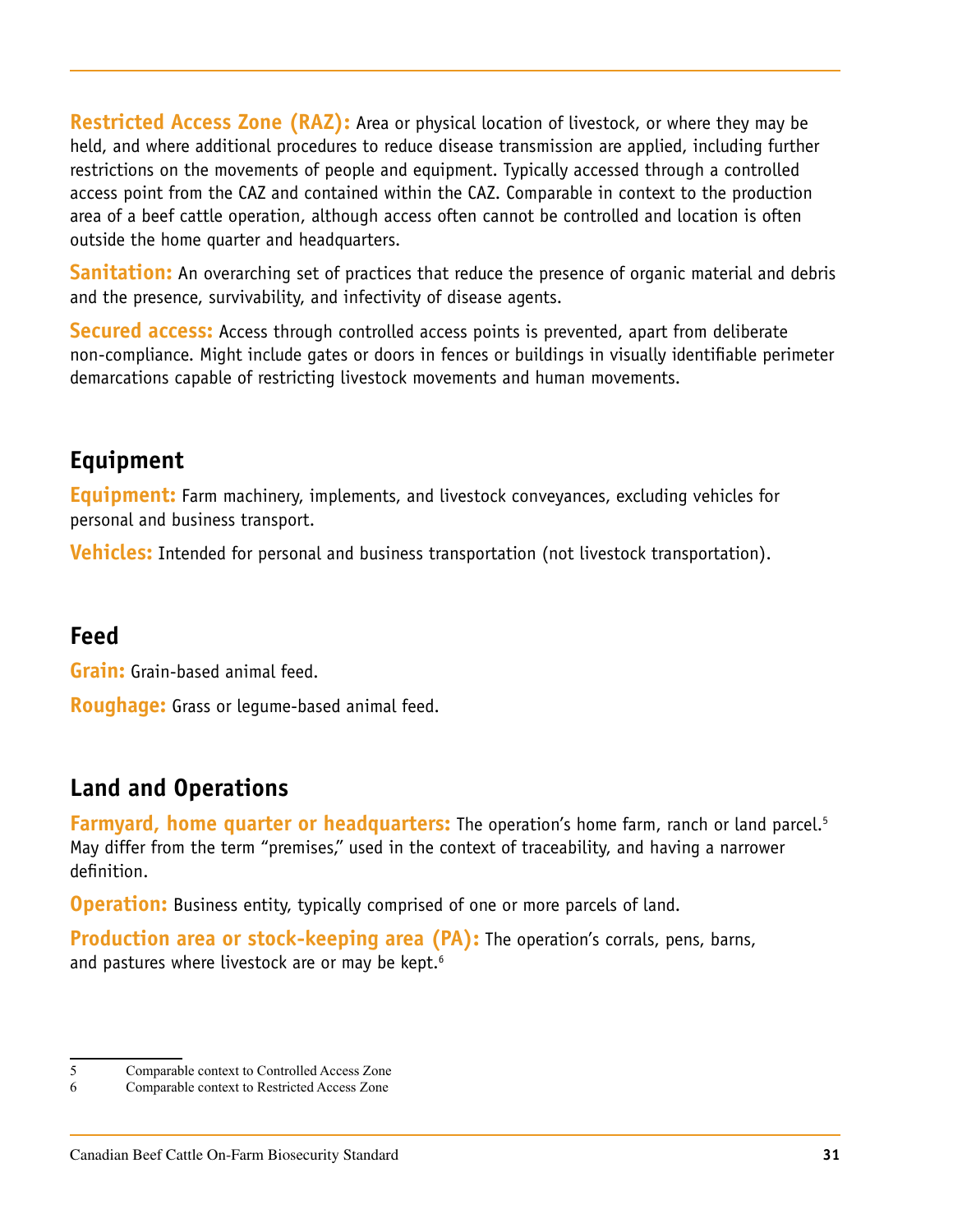#### **Other**

**Commingled animals:** Animals having contact with animals of other species or other operations.

**Compost:** The active process (piled, windrowed, turned, etc.) of controlled biological decomposition of bedding, manure, and waste to eliminate disease and produce a mature soil amendment. Provision of compost for retail packaging and sales typically meets this definition; piled or stored manure does not.

**High-risk animals:** Animals with a greater risk than others of transmitting a disease, or an unknown risk, including those of unknown health status, of a different species, not part of the herd, returning after being away from the herd, or sick or recently recovered.

**Incoming animals:** Animals that have been purchased or acquired for introduction into the resident herd or animals returning from a brief absence from the herd (exhibition, show, etc.).

**Personnel:** Staff, owners, and operators and their family members.

**Pests:** Vermin, including mice, rats, insects and birds.

**Highly susceptible animals:** Animals that are at greater risk than others of infection following disease exposure, including calves or young stock; sick, stressed, or recently recovered animals; and those lacking immunity or resistance.

**Visitors:** All people entering the farmyard (home quarter or headquarters) or production area with permission (e.g. service providers and professionals, school tours, international visitors), excluding personnel.

**Wildlife:** Game and non-game animals, such as deer, elk, and others; fur-bearing animals such as skunks and beavers; predators such as coyotes and wolves; and birds.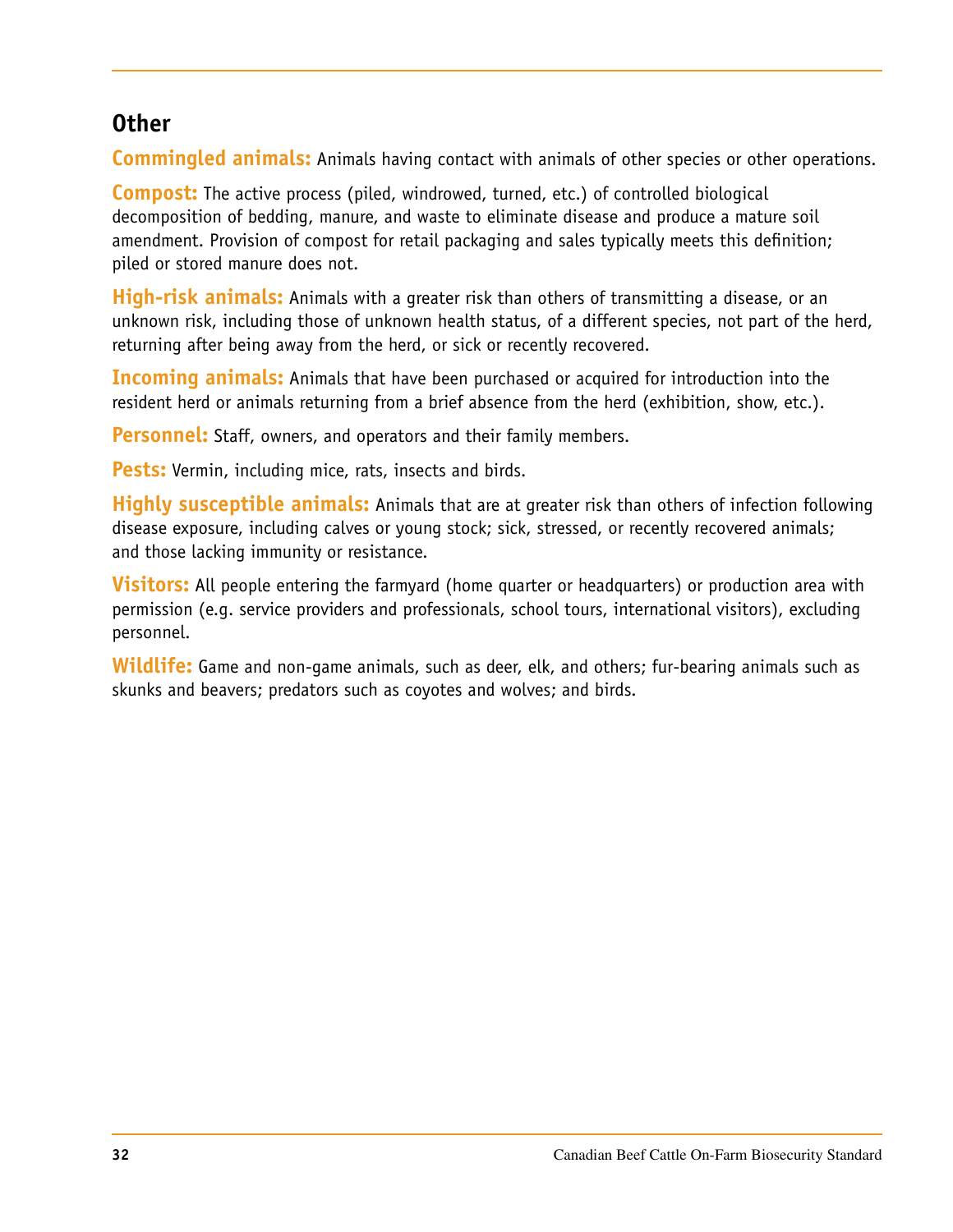

# **1 Advisory and Management Groups**

Development of the Standard benefited from comments and direction provided by members of these Advisory and Management Groups:

#### **• Beef Biosecurity Advisory Group:**

- Trevor Atchison, Manitoba Cattle Producers Association
- Francois Bedard, Agriculture and Agri-Food Canada (AAFC)
- Nathalie Côté, Fédération des producteurs de bovins du Québec
- Dr. Glen Duizer, Manitoba Agriculture, Food and Rural Initiatives
- Russ Evans, National Cattle Feeders' Association
- Dan Ferguson, Ontario Cattlemen's Association / VBP
- Terry Grajczyk, Verified Beef Production (VBP) Program
- Dr. Murray Jelinski, Western College of Veterinary Medicine
- Kathryn Ross, Saskatchewan Agriculture

#### **• Beef Technical Advisory Group:**

- Dr. Calvin Booker, Feedlot Health Management Services
- Dr. Paul Innes, Ontario Ministry of Agriculture, Food and Rural Affairs
- Dr. Eugene Janzen, University of Calgary, Faculty of Veterinary Medicine
- Dr. Jean-Pierre Vaillancourt, Université de Montréal, Faculté de Médecine Vétérinaire

#### **• Project Management Team:**

- Dr. Lorne Jordan, Office of Animal Biosecurity (OAB), CFIA
- Rob McNabb, Canadian Cattlemen's Association
- Dr. Daniel Schwartz, OAB, CFIA
- Dr. Archie Stewart, OAB, CFIA
- Matt Taylor, Livestock Intelligence, Project Consultant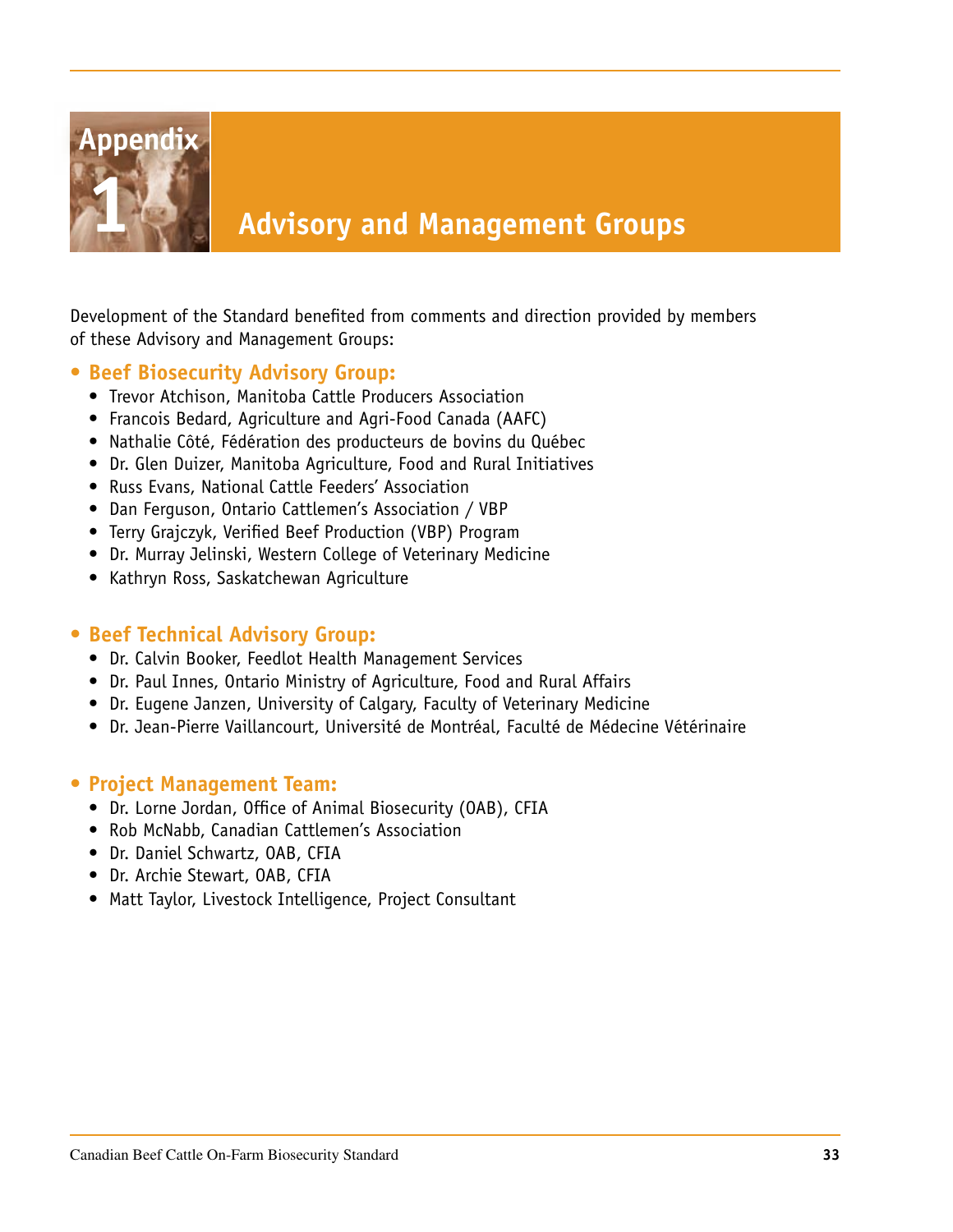- **• Other contributors from the CFIA's Office of Animal Biosecurity:**
	- Dr. Keith Campbell
	- Dr. Michel Illing
	- Dr. Cornelius Kiley
	- Dr. Patricia Pentney
	- Dr. Manon Racicot

In addition to those contributors, the development of the Standard has benefited from numerous interviews with producers, subject matter experts and stakeholder group representatives.

Their interest, participation, and contribution are greatly appreciated.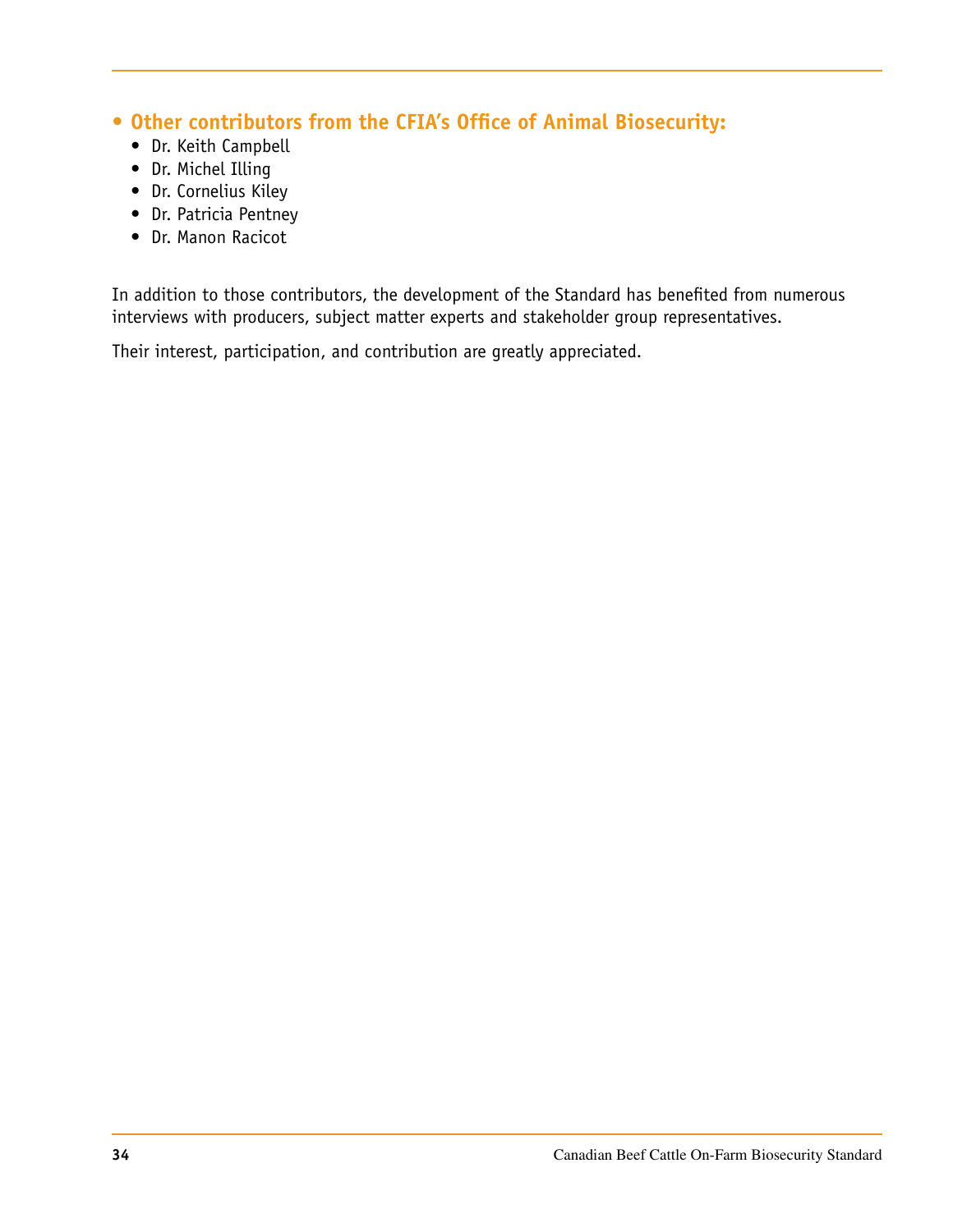

# **2 Developing the Standard**

The Standard was developed over the course of two years. During this time frame, a biosecurity standard for Canada's beef cattle industry was analyzed, using a range of tools, summarized together with the following key findings:

#### **• Review of cost-benefit considerations:**

- Whether in Canada or abroad, the data simply are not available for evidence-based, quantitative, cost-benefit analysis of a collection of practices, such as this Standard, notwithstanding some limited analysis of individual and disease-specific practices.
- Accordingly, this Standard was designed first to be "low cost," and second to have a readily apparent capacity to reduce disease at both the farm and national herd level.
- From this qualitative perspective, this Standard is favourable from a cost-benefit consideration.

#### **• Gap analysis:**

- Existing national, non-government programs were evaluated for their alignment with biosecurity and future voluntary programming in support of the Standard.
- There are opportunities to support the Standard from existing programs, though none are fully aligned at present.

#### **• Literature review and identification of cited practices:**

- A review of published and unpublished literature supported most of the analysis noted elsewhere in this section, leading to a list of practices cited as having positive impacts on disease in cattle. A number of informal standards – collections of practices – were also identified and reviewed.
- In the context of Canada's national beef cattle industry, a biosecurity standard does not exist, although a considerable amount of background information was obtained.